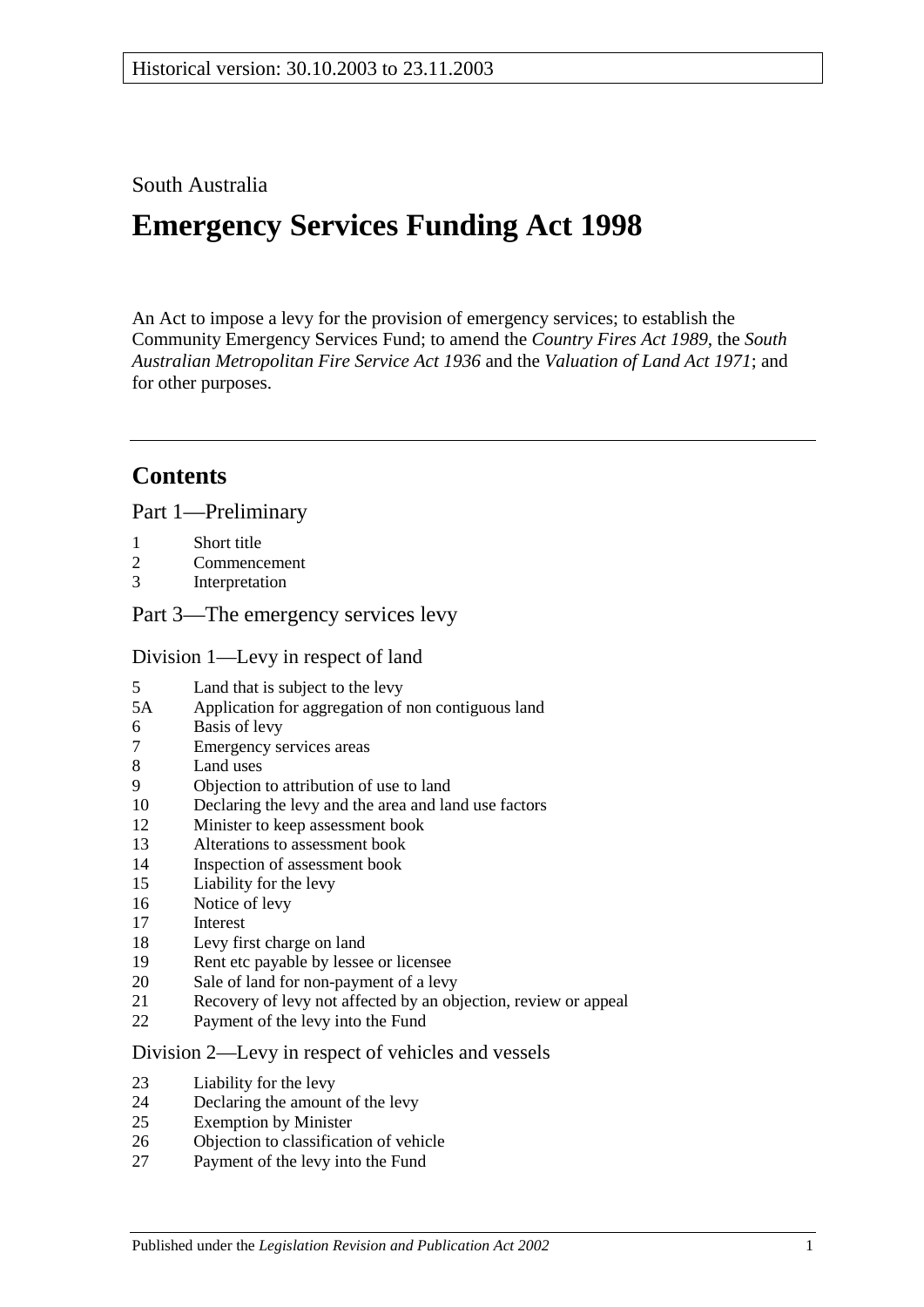## [Part 4—The Community Emergency Services Fund](#page-16-2)

- 28 [The Community Emergency Services Fund](#page-16-3)<br>29 Investment of the Fund
- 29 [Investment of the Fund](#page-17-0)<br>30 Accounts
- **[Accounts](#page-17-1)**

#### [Part 5—Miscellaneous](#page-17-2)

- 31 [Minister may delegate](#page-17-3)<br>32 Service of notices
- [Service of notices](#page-18-0)
- 33 [Remission of levies by regulation](#page-18-1)
- 33A [Recouping money lost on aggregation of non contiguous land](#page-19-0)
- 34 [Regulations](#page-19-1)
- [Schedule 1—Emergency services areas](#page-19-2)

## [Schedule 2—Amendment of other Acts and transitional provisions](#page-20-0)

- 1 [Amendment of the](#page-20-1) *Country Fires Act* 1989<br>2 Amendment of the *South Australian Metrol*
- 2 Amendment of the *[South Australian Metropolitan Fire Service Act](#page-21-0) 1936* Application of sections 53 and 54
- 3 Amendment of the *[Valuation of Land Act](#page-21-1) 1971*
- 4 [Reimbursement by insurers to policy holders](#page-21-2)
- 4A [Report on changes to insurance premiums](#page-22-0)
- 5 [The Emergency Services Funding Transitional Advisory Committee](#page-22-1)<br>6 Crown to be taken to be owner of certain land
- 6 [Crown to be taken to be owner of certain land](#page-23-0)

#### [Legislative history](#page-25-0)

## <span id="page-1-0"></span>**The Parliament of South Australia enacts as follows:**

# **Part 1—Preliminary**

## <span id="page-1-1"></span>**1—Short title**

This Act may be cited as the *Emergency Services Funding Act 1998*.

## <span id="page-1-2"></span>**2—Commencement**

This Act will come into operation on a day to be fixed by proclamation.

## <span id="page-1-5"></span><span id="page-1-3"></span>**3—Interpretation**

(1) In this Act, unless the contrary intention appears—

*the area factor* means the factor for each of the emergency services areas declared by notice under [section](#page-7-1) 10;

*contiguous land*—see [subsections](#page-3-3) (2) an[d \(3\);](#page-3-4)

<span id="page-1-4"></span>*emergency service* means—

- (a) a service of the kind provided by—
	- (i) the Country Fire Service;
	- (ii) the South Australian Metropolitan Fire Service;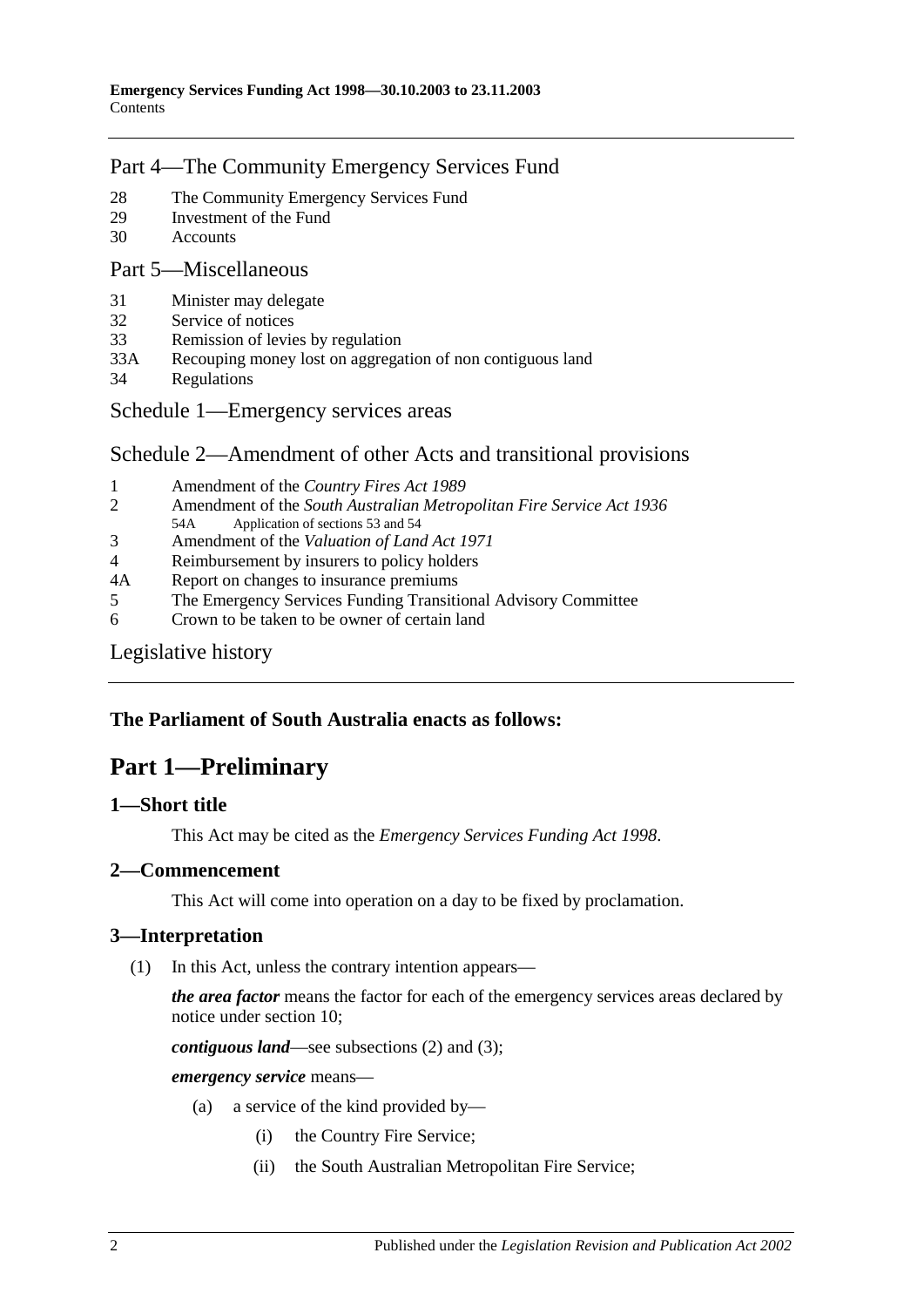- (iii) the State Emergency Service South Australia;
- (iv) Surf Life Saving South Australia Inc.;
- (v) a body or organisation that is a member of Volunteer Marine Rescue S.A. Incorporated; or
- <span id="page-2-0"></span>(b) a service provided by the South Australian Police Department—
	- (i) of a kind referred to in [paragraph](#page-1-4) (a); or
	- (ii) to assist a body or organisation referred to i[n paragraph](#page-1-4) (a) in providing such a service; or
- (c) a service or other activity incidental or related to a service of a kind referred to in [paragraphs](#page-1-4) (a) or [\(b\);](#page-2-0)

*emergency services area* means an area prescribed by or under [section](#page-6-0) 7;

*the Fund* means the Community Emergency Services Fund established by this Act;

*the land use factor* means the factor for each of the land uses referred to in [section](#page-6-2) 8(1) declared by notice under [section](#page-7-1) 10;

*Motor Accident Commission* means the Motor Accident Commission continued in existence by the *[Motor Accident Commission Act](http://www.legislation.sa.gov.au/index.aspx?action=legref&type=act&legtitle=Motor%20Accident%20Commission%20Act%201992) 1992*;

*motor vehicle* means a motor vehicle that is required to be registered under the *[Motor](http://www.legislation.sa.gov.au/index.aspx?action=legref&type=act&legtitle=Motor%20Vehicles%20Act%201959)  [Vehicles Act](http://www.legislation.sa.gov.au/index.aspx?action=legref&type=act&legtitle=Motor%20Vehicles%20Act%201959) 1959*;

*owner* of land means—

- (a) where the land has been granted in fee simple—
	- (i) in the case of land that is subject to a life estate—the holder of the life estate;
	- (ii) in any other case—the holder of the estate in fee simple in the land;
- (b) in relation to dedicated land within the meaning of the *[Crown Lands Act](http://www.legislation.sa.gov.au/index.aspx?action=legref&type=act&legtitle=Crown%20Lands%20Act%201929) 1929* that has not been granted in fee simple but which is under the care, control and management of a Minister, body or other person—the Minister, body or other person;
- (c) in relation to land dedicated by or under any other Act being land that has not been granted in fee simple but which is under the care, control and management of a Minister, body or other person—the Minister, body or other person;
- <span id="page-2-2"></span><span id="page-2-1"></span>(d) where the land is unalienated land of the Crown—the Crown;
- (e) where the land is held from the Crown under lease, licence or agreement to purchase—
	- (i) if the lease, licence or agreement confers a right to occupy the land—the person entitled to the right of occupation;
	- (ii) in any other case—the Crown,

and includes any person who has arrogated to himself or herself (whether lawfully or unlawfully) the rights of an owner of the land;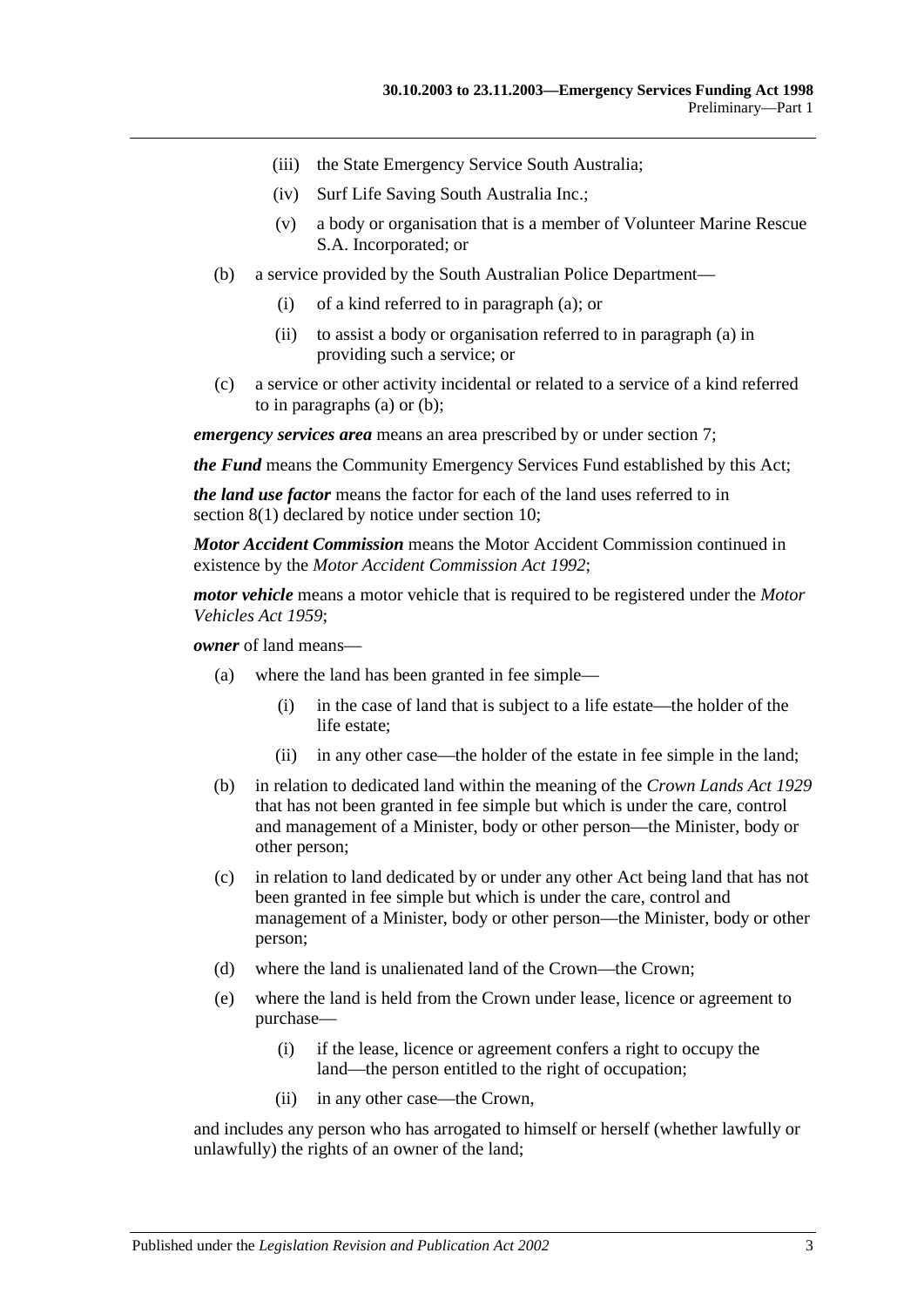*vessel* means a vessel that is required to be registered under the *[Harbors and](http://www.legislation.sa.gov.au/index.aspx?action=legref&type=act&legtitle=Harbors%20and%20Navigation%20Act%201993)  [Navigation Act](http://www.legislation.sa.gov.au/index.aspx?action=legref&type=act&legtitle=Harbors%20and%20Navigation%20Act%201993) 1993*.

- (1a) Where unalienated land of the Crown is held from the Crown under a licence, the ownership of the land for the purposes of this Act will be determined in accordance with [paragraph](#page-2-1) (e) of the definition of *owner* in [subsection](#page-1-5) (1) and not in accordance with [paragraph](#page-2-2) (d) of that definition.
- <span id="page-3-3"></span>(2) For the purposes of this Act, pieces of land will be taken to be contiguous if they abut one another at any point or if they are separated only by—
	- (a) a street, road, lane, footway, court, railway, thoroughfare or travelling stock route; or
	- (b) a reserve or other similar open space dedicated for public purposes.
- <span id="page-3-4"></span>(3) For the purposes of [subsection](#page-3-3) (2) pieces of land will be taken to be separated by intervening land if a line projected at right angles from any point on the boundary of one of them with the intervening land would intersect a boundary of the other with the intervening land.
- (4) A reference in this Act to the use of land is a reference to the predominant use of the land.

# <span id="page-3-0"></span>**Part 3—The emergency services levy**

## <span id="page-3-1"></span>**Division 1—Levy in respect of land**

## <span id="page-3-2"></span>**5—Land that is subject to the levy**

- (1) Subject to this Division, an emergency services levy may be assessed by the Minister against all land in the State in respect of each financial year.
- <span id="page-3-7"></span>(2) The levy may be assessed against—
	- (a) any piece or section of land subject to separate ownership or occupation; or
	- (b) any aggregation of contiguous land subject to the same ownership or occupation; or
	- (c) any aggregation of land pursuant to [subsection](#page-3-5) (2a).
- <span id="page-3-6"></span><span id="page-3-5"></span>(2a) Where two or more pieces or sections of land or aggregations of contiguous land are not contiguous they may be aggregated for the purposes of [subsection](#page-3-6) (2)(c) if—
	- (a) the owner or occupier of all of the land concerned is the same person; and
	- (b) all of the land is used to carry on the business of primary production and is managed as a single unit for that purpose; and
	- (c) all of the land is either situated in the area of the same council under the *[Local Government Act](http://www.legislation.sa.gov.au/index.aspx?action=legref&type=act&legtitle=Local%20Government%20Act%201934) 1934* or is situated in a part of the State that is not in the area of a council.
- (3) Where land that is subject to separate assessment in accordance with [subsection](#page-3-7) (2) is situated partly in one emergency services area and partly in another, the levy may be separately assessed against the parts of the land situated in different areas.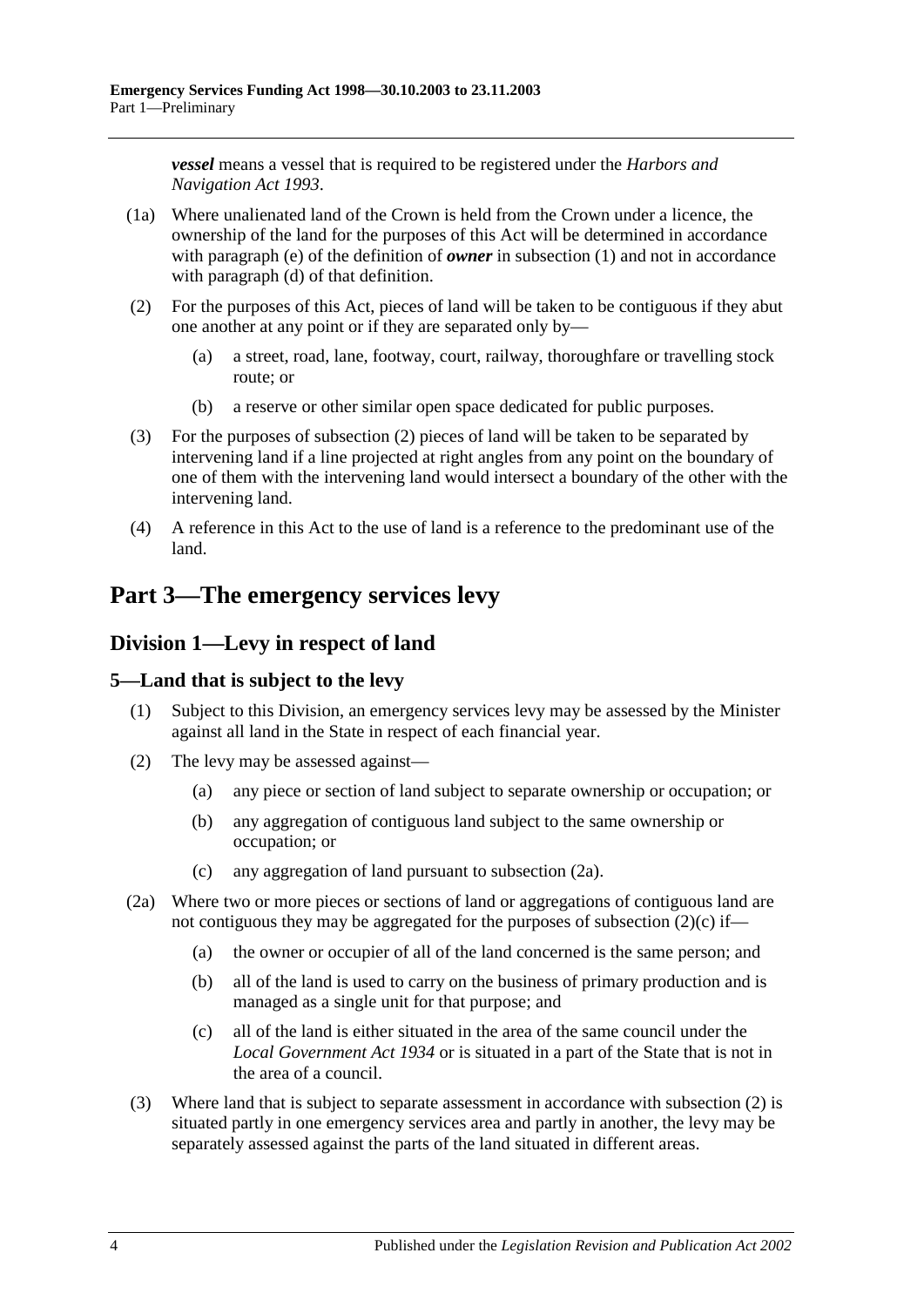- (4) Where different parts of land that is subject to separate assessment in accordance with [subsection](#page-3-7) (2) are used for different purposes referred to in [section](#page-6-1) 8, the levy may be separately assessed against each of those parts.
- (5) Where land is divided by a strata plan under the *[Strata Titles Act](http://www.legislation.sa.gov.au/index.aspx?action=legref&type=act&legtitle=Strata%20Titles%20Act%201988) 1988*
	- (a) the levy will be assessed against the units but not against the common property; but
	- (b) the equitable interest in the common property that attaches to each unit will be regarded, for the purpose of valuation, as part of the unit.
- (6) Where land is divided by a primary, secondary or tertiary plan of community division under the *[Community Titles Act](http://www.legislation.sa.gov.au/index.aspx?action=legref&type=act&legtitle=Community%20Titles%20Act%201996) 1996*—
	- (a) in the case of the division of land by a primary plan—the levy will be assessed against the primary lots that are not divided by a secondary plan and against the development lot or lots (if any);
	- (b) in the case of the division of land by a secondary plan—the levy will be assessed against the secondary lots that are not divided by a tertiary plan and against the development lot or lots (if any);
	- (c) in the case of the division of land by a tertiary plan—the levy will be assessed against the tertiary lots and the development lot or lots (if any).
- <span id="page-4-1"></span><span id="page-4-0"></span>(7) Where land is divided by a primary, secondary or tertiary plan of community division under the *[Community Titles Act](http://www.legislation.sa.gov.au/index.aspx?action=legref&type=act&legtitle=Community%20Titles%20Act%201996) 1996*—
	- (a) in the case of the division of land by a primary plan—where the use of the common property or part of it is, in the opinion of the Valuer-General, reasonably incidental to the use of one or more of the primary lots, the levy will not be assessed against the common property, or that part of it, but the interest in the common property, or that part of it, that attaches to each primary lot will be regarded for the purposes of valuation as part of the lot;
	- (b) in the case of the division of land by a secondary plan—where the use of the common property or part of it is, in the opinion of the Valuer-General, reasonably incidental to the use of one or more of the secondary lots, the levy will not be assessed against the common property, or that part of it, but the interest in the common property, or that part of it, (and in the common property of the primary scheme referred to in [paragraph](#page-4-0) (a) (if any)) that attaches to each secondary lot will be regarded for the purposes of valuation as part of the lot;
	- (c) in the case of the division of land by a tertiary plan—where the use of the common property or part of it is, in the opinion of the Valuer-General reasonably incidental to the use of one or more of the tertiary lots, the levy will not be assessed against the common property, or that part of it, but the interest in the common property, or that part of it, (and in the common property of the primary and secondary schemes referred to in [paragraphs](#page-4-0) (a) and [\(b\)](#page-4-1) (if any)) that attaches to each tertiary lot will be regarded for the purposes of valuation as part of the lot.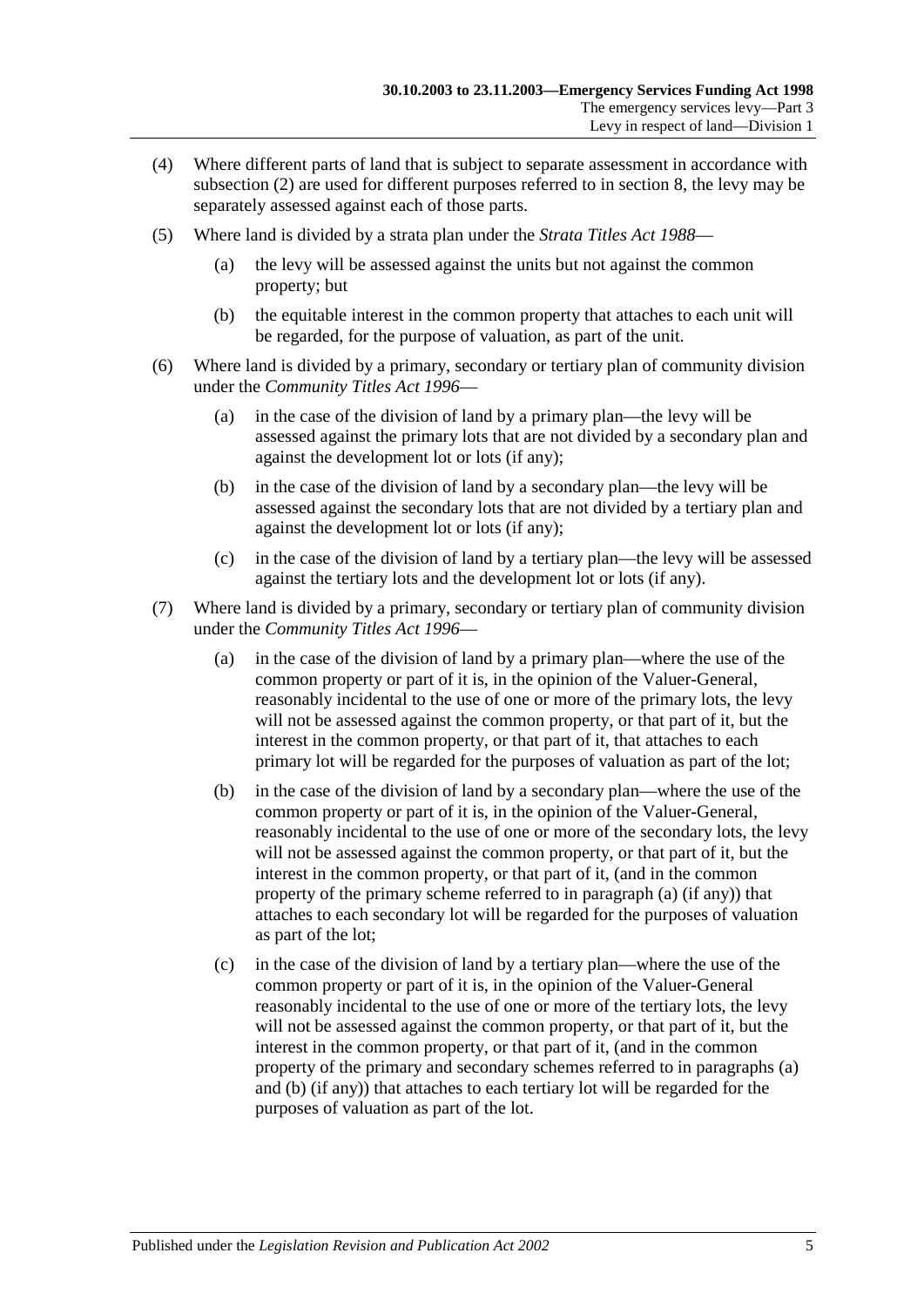- (8) Where land is divided by a primary, secondary or tertiary plan of community division under the *[Community Titles Act](http://www.legislation.sa.gov.au/index.aspx?action=legref&type=act&legtitle=Community%20Titles%20Act%201996) 1996* and the use of common property or any part of it is not, in the opinion of the Valuer-General, reasonably incidental to the use of any of the community lots, the levy will be assessed against the common property or that part of it and the relevant community corporation is liable for the levy as though it were the owner of the common property.
- (9) If a valuation of land subject to separate assessment under this Act has not been made or adopted by the Valuer-General under the *[Valuation of Land Act](http://www.legislation.sa.gov.au/index.aspx?action=legref&type=act&legtitle=Valuation%20of%20Land%20Act%201971) 1971*, the Valuer-General must make or adopt a valuation of that land under that Act.
- (10) Residential land held from the South Australian Housing Trust under a lease, licence or agreement to purchase is exempt from the imposition of a levy under this Division.

## <span id="page-5-0"></span>**5A—Application for aggregation of non contiguous land**

- (1) The owner or occupier of land may apply to the Minister for the aggregation of non contiguous land for the purposes of [section](#page-3-6) 5(2)(c).
- (2) The application must—
	- (a) be in writing; and
	- (b) be received by the Minister on or before 31 March immediately preceding the first financial year to which the aggregation of the land will relate (an application in respect of the 1999/2000 financial year must be received on or before 30 November 1999).
- (3) The applicant must provide the Minister with such information and evidence as the Minister reasonably requires to consider the application.
- <span id="page-5-2"></span>(4) The Minister must serve notice of his or her decision on the applicant and, if the application is refused, the notice must include the Minister's reasons for refusing the application.
- (5) An applicant may appeal against the Minister's refusal to the Administrative and Disciplinary Division of the District Court.
- (6) The appeal must be made within 28 days after the notice is served on the applicant under [subsection](#page-5-2) (4).
- (7) If the basis on which land is aggregated for assessment purposes under [section](#page-3-6)  $5(2)(c)$ ceases to exist, the owner of the land must immediately inform the Minister of that fact.

Maximum penalty: \$2 500.

## <span id="page-5-5"></span><span id="page-5-1"></span>**6—Basis of levy**

- <span id="page-5-4"></span><span id="page-5-3"></span>(1) A levy may consist of—
	- (a) an amount payable in respect of each dollar of the value of land subject to assessment under this Act; or
	- (b) a fixed charge; or
	- (c) two separate components, one being the amount referred to in [paragraph](#page-5-3) (a) and the other a fixed charge under [paragraph](#page-5-4) (b).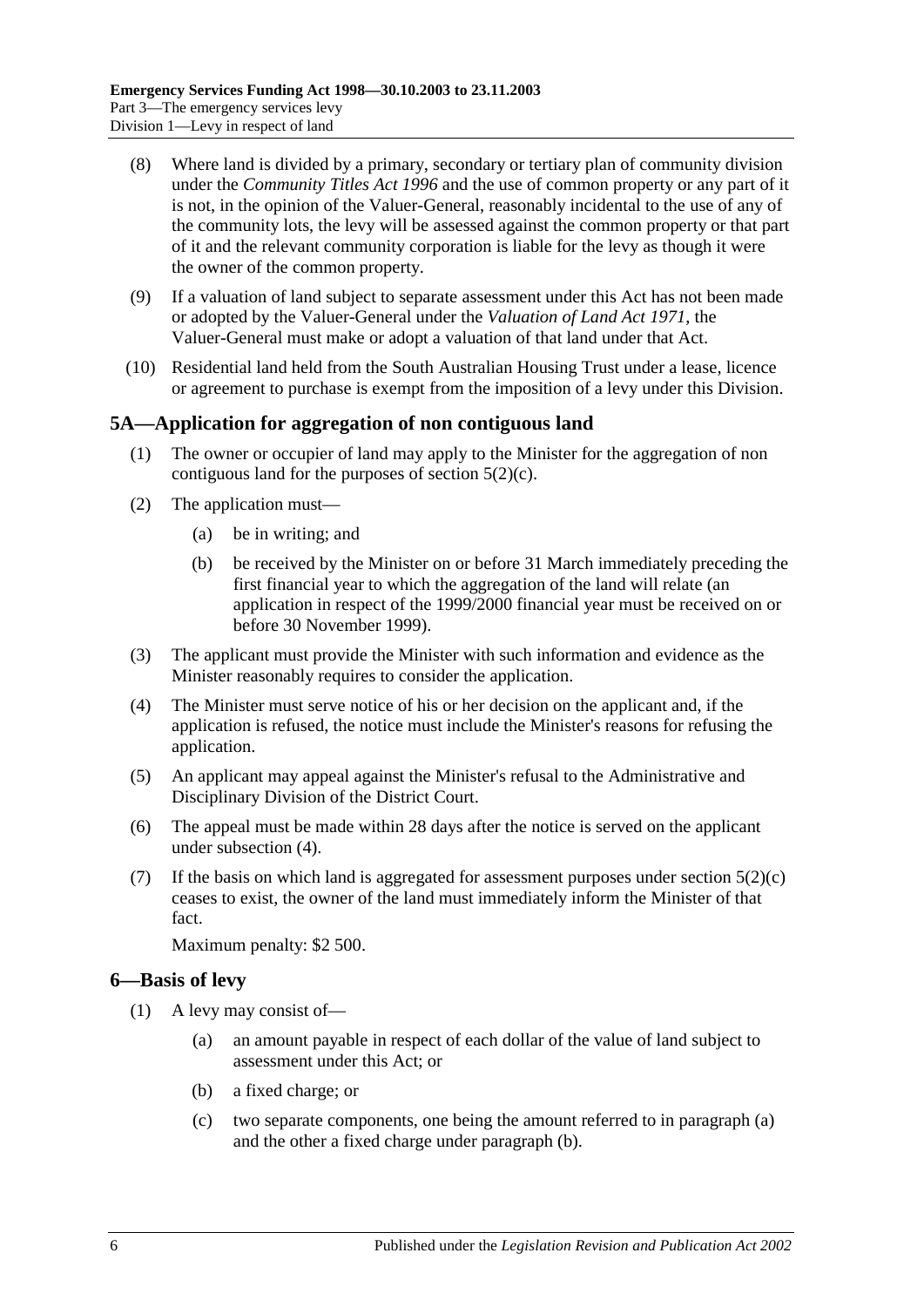- <span id="page-6-3"></span>(2) The value of the land for the purposes of [subsection](#page-5-5) (1) is determined by multiplying its capital value by the area factor and the land use factor for the land.
- (3) The capital value of land for the purposes of [subsection](#page-6-3) (2) is the capital value of the land as at 1 July in the financial year to which the levy relates determined or adopted by the Valuer-General under the *[Valuation of Land Act](http://www.legislation.sa.gov.au/index.aspx?action=legref&type=act&legtitle=Valuation%20of%20Land%20Act%201971) 1971*.

## <span id="page-6-0"></span>**7—Emergency services areas**

- (1) The State is divided into the following emergency services areas for the purpose of determining the area factor:
	- (a) "Greater Adelaide" being the combined areas of the councils listed in [Schedule 1](#page-19-2) comprising Metropolitan Adelaide and the Adelaide hills;
	- (b) "Regional area 1" being the areas of the cities and towns listed i[n Schedule 1;](#page-19-2)
	- (c) "Regional area 2" being that part of the State that is within the area of a council but is not part of Greater Adelaide or Regional area 1;
	- (d) "Regional area 3" being that part of the State that is not within the area of a council.
- (2) The Governor may, by proclamation—
	- (a) revoke one or more of the areas into which the State is divided by this section (or by a proclamation under this subsection) and reconstitute the part of the State affected as one or more emergency services areas for the purposes of this Act; or
	- (b) vary the boundaries of two or more emergency services areas.
- (3) For the purposes of determining the amount of the levy payable in respect of land, the land will be taken to be situated in the emergency services area in which it was situated on 1 July in the financial year to which the levy relates.

#### <span id="page-6-2"></span><span id="page-6-1"></span>**8—Land uses**

- <span id="page-6-6"></span><span id="page-6-5"></span><span id="page-6-4"></span>(1) The following land uses are prescribed for the purposes of determining the land use factor:
	- (a) commercial;
	- (b) industrial;
	- (c) residential;
	- (d) rural;
	- (e) all uses other than those referred to in [paragraphs](#page-6-4) (a), [\(b\),](#page-6-5) [\(c\)](#page-6-6) or [\(d\).](#page-6-7)
- <span id="page-6-7"></span>(2) Land will be taken to be used for one of the purposes referred to in [subsection](#page-6-2) (1) if, in the opinion of the Valuer-General, it is being predominantly used for that purpose on the relevant day.
- (3) Land (except vacant land) that was not being used on the relevant day will be taken to be used for the purpose for which it was last used on a continuing basis.
- (4) Vacant land that is not used for any purpose and that would not, but for this subsection, fall within [paragraph](#page-6-7) (d) of [subsection](#page-6-2) (1) will be taken to fall within that paragraph whether it is situated in a rural area or in any other part of the State.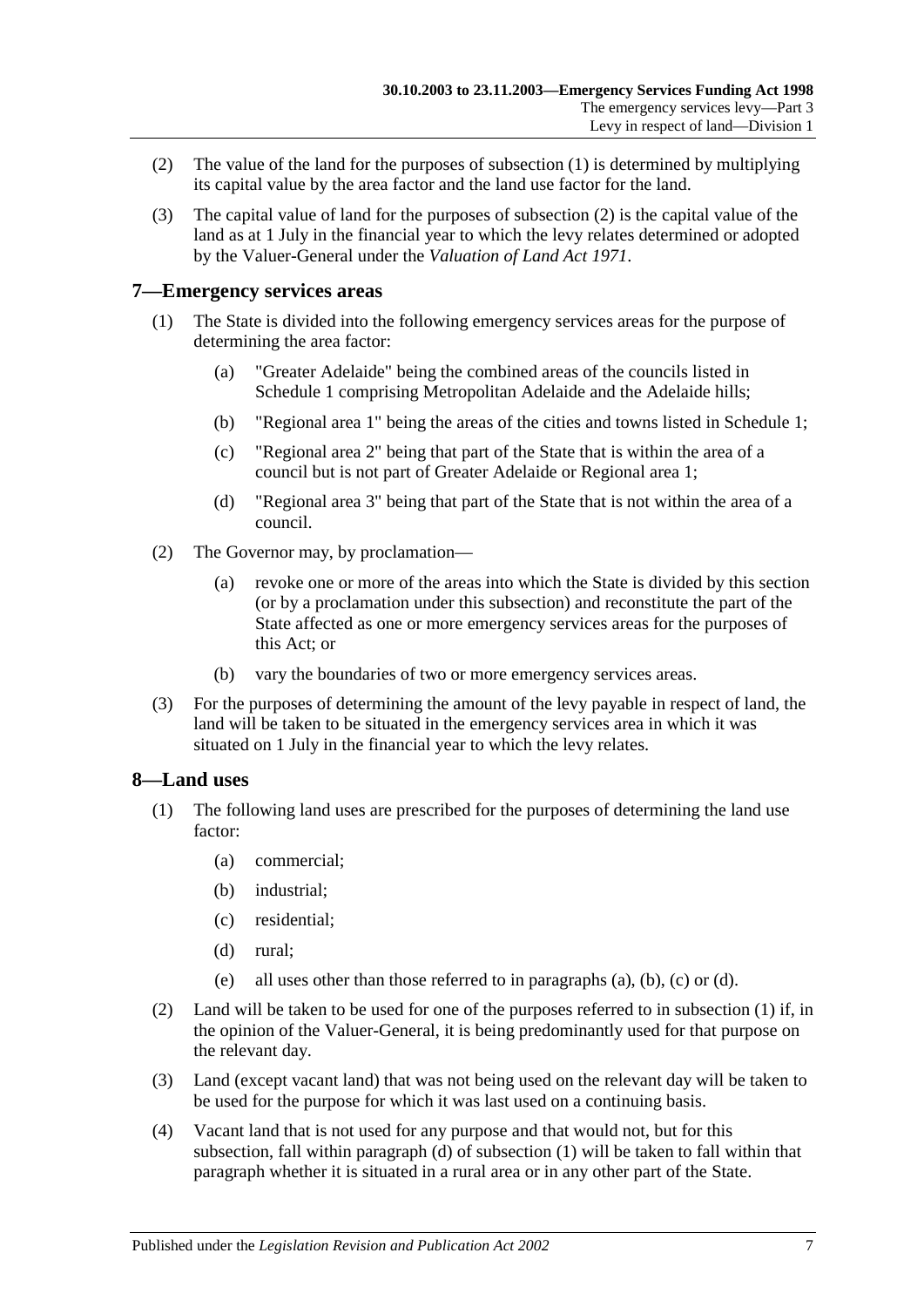(5) In this section—

*commercial* use of land means a use of land defined by the Local Government Regulations as *commercial shop*, *commercial office* or *commercial other*;

*industrial* use of land means a use of land defined by the Local Government Regulations as *industry light* or *industry other*;

*the Local Government Regulations* means the *[Local Government \(Land Use\)](http://www.legislation.sa.gov.au/index.aspx?action=legref&type=subordleg&legtitle=Local%20Government%20(Land%20Use)%20Regulations%201989)  [Regulations](http://www.legislation.sa.gov.au/index.aspx?action=legref&type=subordleg&legtitle=Local%20Government%20(Land%20Use)%20Regulations%201989) 1989*;

*the relevant day* in respect of a financial year specified in a notice under [section](#page-7-2) 10(1) means the day (whether occurring on, before or after the day on which the notice is published in the Gazette) specified in the notice as the relevant day in respect of that year;

*residential* use of land means a use of land defined by the Local Government Regulations as *residential*;

*rural* use of land means a use of land defined by the Local Government Regulations as *primary production*.

#### <span id="page-7-0"></span>**9—Objection to attribution of use to land**

- (1) The owner of land may object to the attribution of a particular use to the land by the Valuer-General.
- (2) The objection must be made to the Minister and must—
	- (a) be in writing; and
	- (b) set out—
		- (i) the grounds of the objection; and
		- (ii) the land use that should, in the objector's opinion, be attributed to the land; and
	- (c) be served on the Minister within 60 days after the objector receives notice under [section](#page-11-0) 16 of the levy payable by him or her.
- (3) The Minister may decide any such objection as he or she thinks fit and must notify the objector in writing of his or her decision and the reasons for it.
- (4) If the objector is dissatisfied with the Minister's decision, he or she may, subject to the relevant rules of the Supreme Court, appeal against the decision to the Land and Valuation Court.
- (5) Except as provided by this section, the attribution of a particular land use to land under this Division cannot be challenged.
- (6) The determination of an objection under this section only affects the attribution of a use to land for the purposes of this Act.

#### <span id="page-7-2"></span><span id="page-7-1"></span>**10—Declaring the levy and the area and land use factors**

- (1) The Governor may, by notice published in the Gazette on the recommendation of the Minister, declare—
	- (a) the levy; and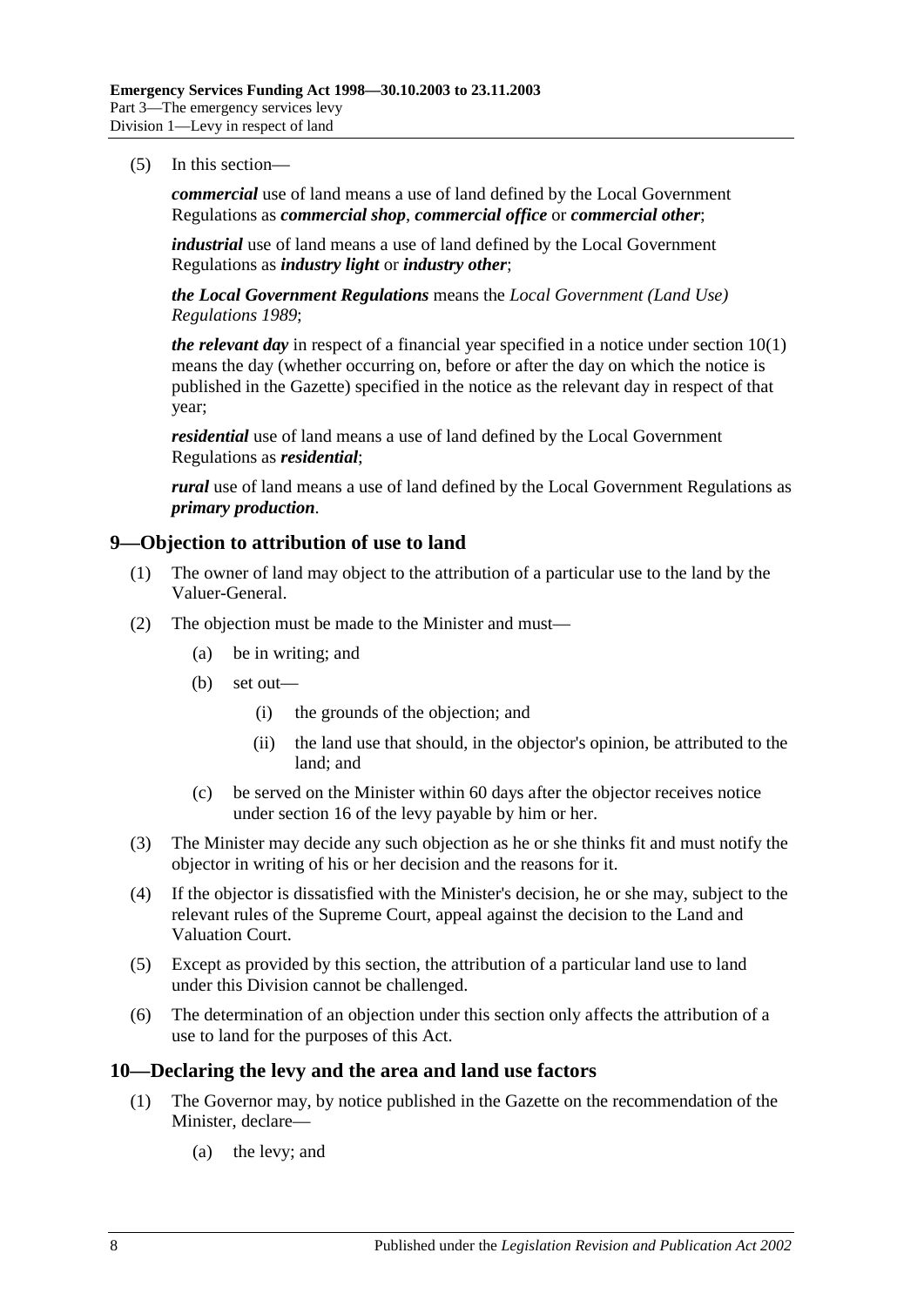- (b) where the levy, or a component of the levy, is an amount payable in respect of each dollar of the value of land—
	- (i) the area factor for each of the emergency services areas; and
	- (ii) the land use factor for each of the land uses referred to in [section](#page-6-2) 8(1); and
	- (iii) the relevant day for the purposes of [section](#page-6-1) 8,

for the financial year specified in the notice.

- (2) Where the levy, or a component of the levy, is a fixed charge, the amount of the charge must be the same for each piece, section or aggregation of contiguous land subject to separate assessment that is situated in the same emergency services area.
- (3) The notice must be published before the commencement of the financial year to which it relates.
- <span id="page-8-3"></span><span id="page-8-0"></span>(4) The Minister must, before making a recommendation to the Governor under [subsection](#page-7-2) (1), determine—
	- (a) the amount that, in the Minister's opinion, needs to be raised by means of the levy under this Division to fund emergency services in the relevant financial year; and
	- (b) the amounts to be expended in that financial year for various kinds of emergency services and the other purposes referred to in [section](#page-17-4) 28(4); and
	- (c) as far as practicable, the extent to which the various parts of the State will benefit from the application of that amount.
- <span id="page-8-2"></span>(5) Before making a recommendation to the Governor under [subsection](#page-7-2) (1) as to the amount of the levy and the values of the area factors and the land use factors to be included in the notice published under that subsection and before making the determinations under [subsection](#page-8-0) (4), the Minister must refer to the Economic and Finance Committee of Parliament a written statement setting out the determinations that the Minister proposes making under [subsection](#page-8-0) (4) in respect of the relevant financial year and must not make recommendations to the Governor under [subsection](#page-7-2) (1) or determinations under [subsection](#page-8-0) (4) until the Committee has reported to Parliament or has failed to report within the time required by [subsection](#page-8-1) (5a).
- <span id="page-8-1"></span>(5a) It is a function of the Economic and Finance Committee of Parliament to enquire into, consider and report on the Minister's statement within 21 days after it is referred to the Committee under [subsection](#page-8-2) (5).
- (6) A notice published under [subsection](#page-7-2) (1) must—
	- (a) include a statement of the amount determined by the Minister under [subsection](#page-8-3)  $(4)(a)$ ; and
	- (b) include a description of the method used in determining that amount;
- (7) The Minister must, as soon as practicable after the publication of a notice under [subsection](#page-7-2) (1), cause a copy of the notice to be laid before both Houses of Parliament.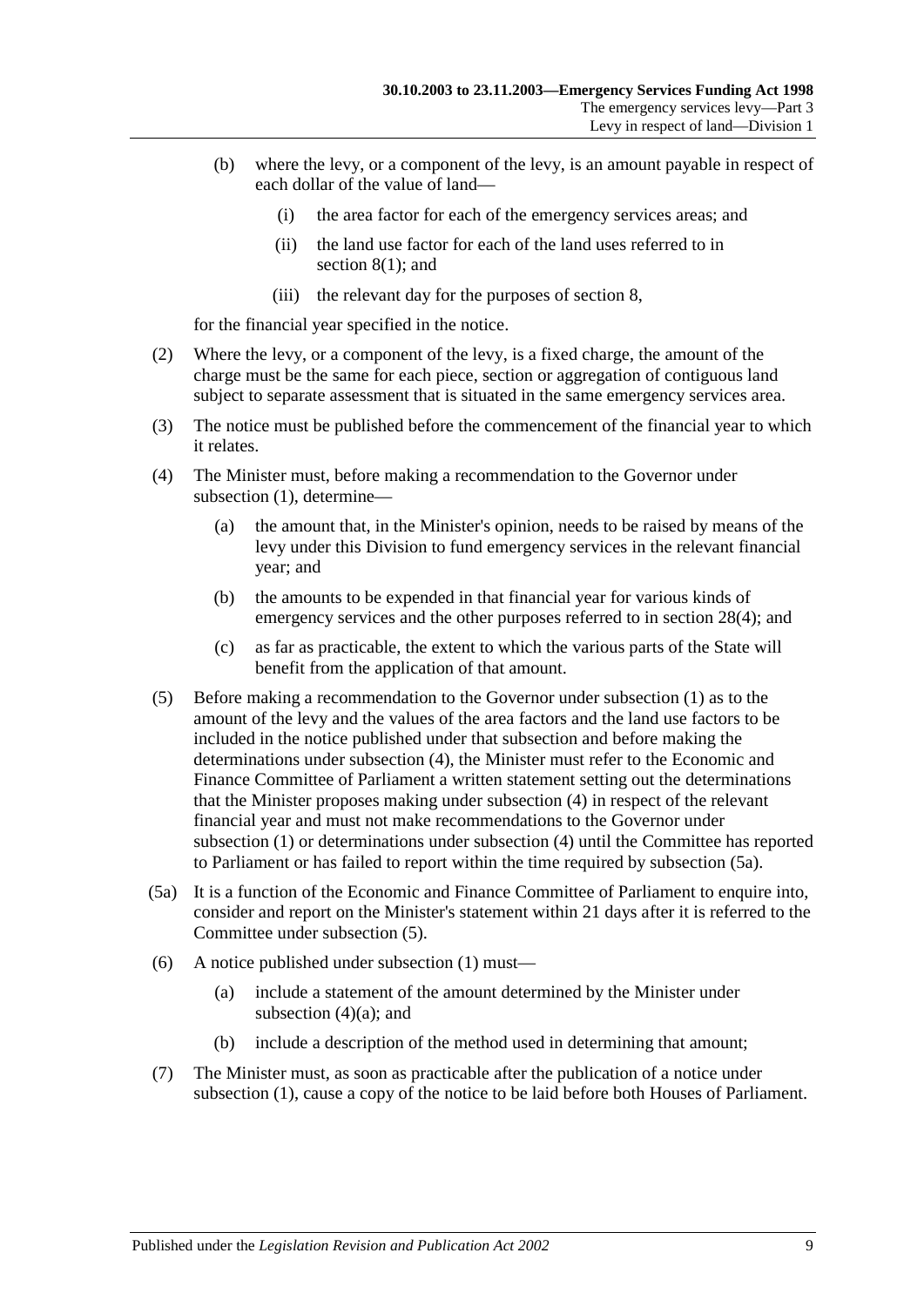- (8) After the first notice declaring a levy under [subsection](#page-7-2) (1) has been published in the Gazette, the Governor must not declare a further levy under that subsection in respect of a subsequent year unless—
	- (a) the amount of the levy is the same as, or less than, the amount of the levy declared by the first notice; or
	- (b) the notice declaring the levy has been authorised by a resolution passed by both Houses of Parliament.
- (9) No proceedings for judicial review or for a declaration, injunction, writ, order or other remedy may be brought before a court, tribunal or other person or body to challenge or question the amount of the levy or the value of the area factor or the land use factor declared in a notice under [subsection](#page-7-2) (1).

## <span id="page-9-1"></span><span id="page-9-0"></span>**12—Minister to keep assessment book**

- (1) The Minister must ensure that a record (the *assessment book*) is kept in which is entered—
	- $(a)$  —
- (i) a brief description of each separate piece or section of land or aggregation of contiguous land that is subject to separate assessment for the emergency services levy under this Act; and
- (ii) the capital value for the time being determined or adopted by the Valuer-General of that land; and
- (b) the name and address of the owner of the land; and
- (c) the land use of the land; and
- (d) such other information as may be prescribed by regulation.
- (2) Notwithstanding [subsection](#page-9-1) (1), where the Minister is satisfied that the inclusion in the assessment book of the name or address of any person would place at risk the personal safety of that person, a member of that person's family or any other person, the Minister may suppress the name or address from the assessment book.
- (3) Where the Minister is satisfied that a person's address is suppressed from the roll under the *[Electoral Act](http://www.legislation.sa.gov.au/index.aspx?action=legref&type=act&legtitle=Electoral%20Act%201985) 1985*, the Minister may—
	- (a) where the person's residential address is included in respect of land that the person owns but does not occupy—suppress the person's residential address from the assessment book;
	- (b) where the person's residential address is land described in the assessment book—suppress the person's name from the assessment book in relation to that land.
- (4) The assessment book may—
	- (a) be kept in any form (whether in the form of a book or not) that allows for the accurate recording of information and easy access to that information;
	- (b) be kept in different parts at different places;
	- (c) where the Minister delegates the duty to keep the assessment book—be kept in different parts by different persons.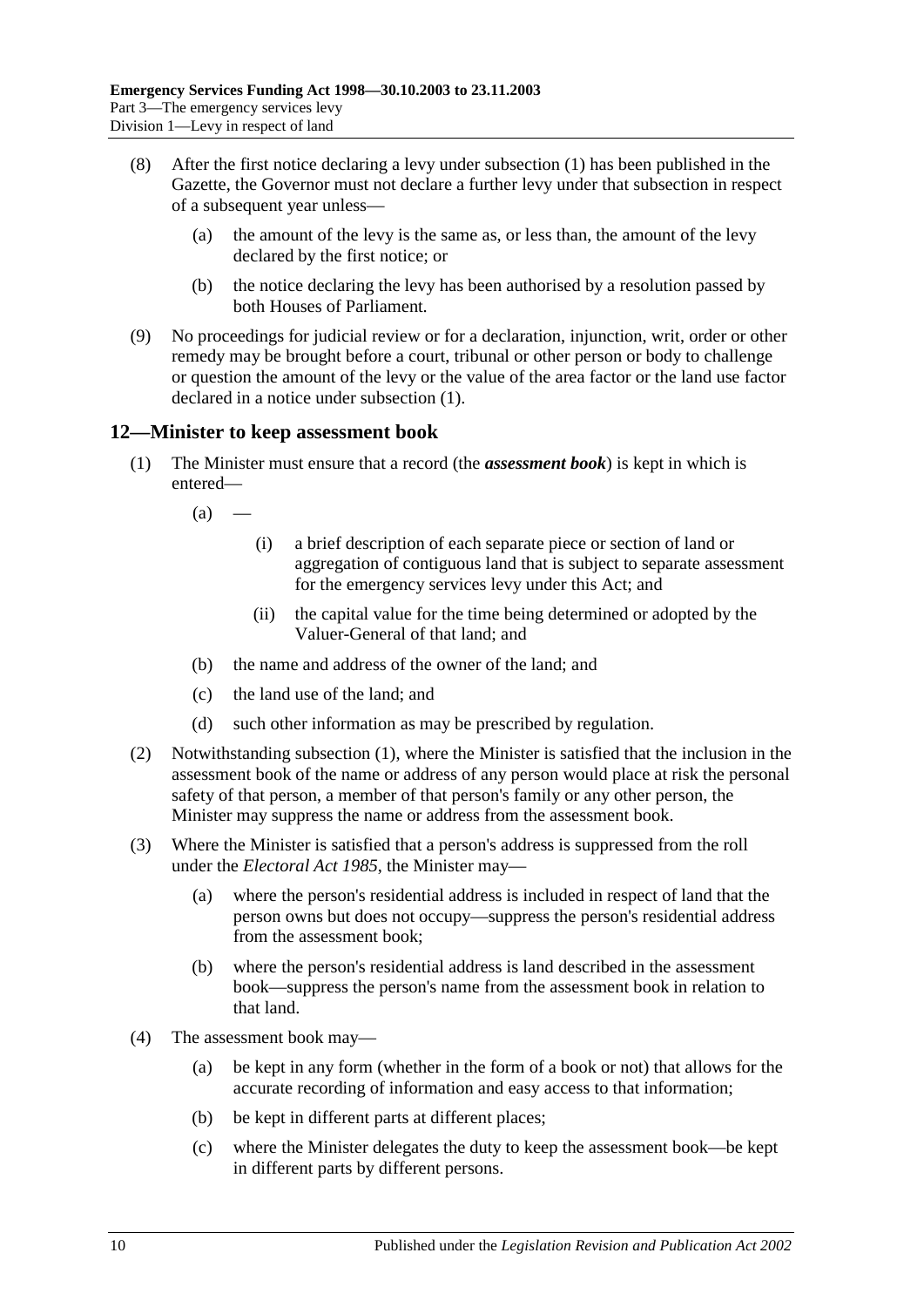- (5) The Minister may make any alteration to the assessment book that may be necessary to keep the book in a correct and up to date form.
- (6) The Minister may require a council or any other person who has information that is necessary or useful for—
	- (a) the purpose of compiling the assessment book and keeping it in an up to date form; or
	- (b) any other purpose related to the administration of this Act,

to provide that information to the Minister (or to any other person nominated by the Minister) in the form specified by the Minister.

#### <span id="page-10-3"></span><span id="page-10-0"></span>**13—Alterations to assessment book**

- (1) Application may be made to the Minister for an alteration of the assessment book by an owner of land on the ground that particular information entered in the assessment book is incorrect or has not been recorded in accordance with this Act.
- (2) An application under [subsection](#page-10-3) (1) must be made in a manner and form approved by the Minister.
- (3) A person who is dissatisfied with the decision of the Minister on an application may apply to the Supreme Court for an order for rectification of the assessment book.

#### <span id="page-10-1"></span>**14—Inspection of assessment book**

A person is entitled, on payment of a fee fixed by the Minister—

- (a) to inspect the assessment book during ordinary office hours; or
- (b) to a copy of an entry made in the assessment book.

#### <span id="page-10-4"></span><span id="page-10-2"></span>**15—Liability for the levy**

- (1) The person who is the owner of land at 12.01 a.m. on 1 July in the financial year for which a levy has been declared is liable to pay the levy to the Minister.
- <span id="page-10-5"></span>(2) Two or more persons who own the same land are jointly and severally liable for the levy in respect of that land and are entitled to contribution between each other in proportion to the value of their respective interests in the land.
- (3) A subsequent owner of land is liable for a levy, or a part of a levy, in respect of that land that has not been paid by the person or persons primarily liable under [subsection](#page-10-4)  $(1)$  or  $(2)$ .
- (4) A subsequent owner who has paid the whole or part of a levy is entitled to recover—
	- (a) the amount paid from the person primarily liable or, if there are two or more such persons, from any one or more of them;
	- (b) a part of the amount paid from his or her co-owner (if any) that is in proportion to the value of their respective interests in the land.
- <span id="page-10-6"></span>(5) A subsequent owner who has paid an amount to his or her co-owner under [subsection](#page-10-6) (4)(b) is entitled to recover that amount from the person primarily liable or, if there are two or more such persons, from any one or more of them.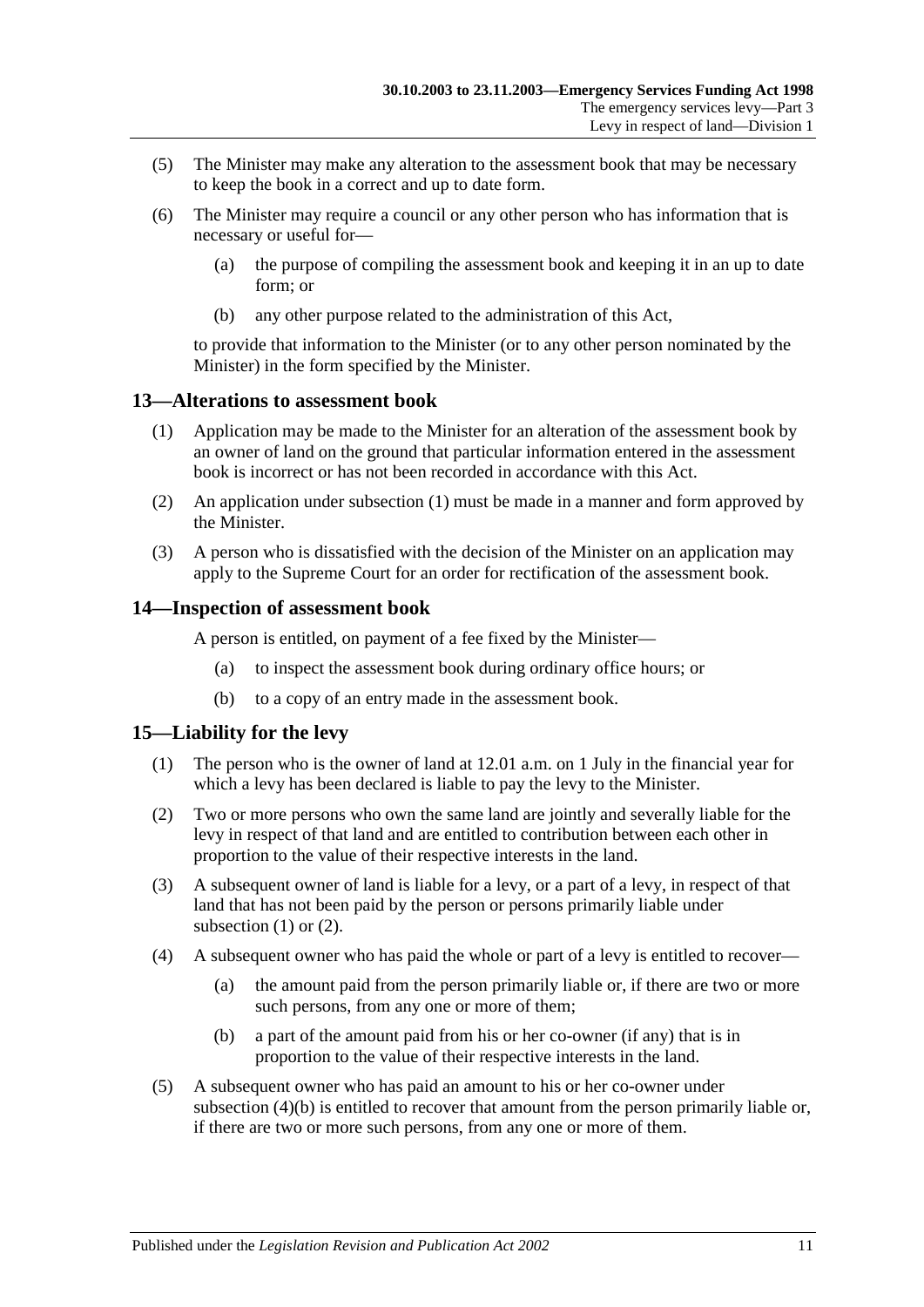(6) In this section—

*subsequent owner* of land includes a person who has ceased to be an owner of the land.

#### <span id="page-11-0"></span>**16—Notice of levy**

- (1) The Minister must serve notice of the amount of the levy that is payable in respect of land for a financial year on the person who was the owner of the land at 12.01 a.m. on 1 July in that year.
- (2) The notice must state—
	- (a) the amount of the levy; and
	- (b) the area factor and the land use factor applicable to the land; and
	- (c) the capital value of the land; and
	- (d) the date (being at least 28 days after the notice is served) by which the levy must be paid; and
	- (e) such other information as is required by regulation.
- (3) Where there are two or more owners of land, service of the notice on one of them will be taken to be service on both or all of them.
- (4) The notice required to be served under this section may be served as a separate notice or, with the approval of the Minister, as part of any other notice served by a public authority or other person.
- (5) Where the same person owns two or more pieces, sections or aggregations of contiguous land subject to separate assessment, separate notices or one combined notice may be served on the owner.

## <span id="page-11-1"></span>**17—Interest**

- (1) Interest accrues—
	- (a) on an unpaid levy; and
	- (b) on unpaid interest,

in accordance with the regulations.

(2) A person who is liable to pay a levy is also liable to pay interest that accrues, or has accrued, on or in relation to the levy under this section.

#### <span id="page-11-2"></span>**18—Levy first charge on land**

- (1) An unpaid levy and unpaid interest in relation to the levy are a first charge on the land in relation to which the levy is payable.
- (2) Where a levy is assessed against the common property, or part of the common property, of a community scheme under the *[Community Titles Act](http://www.legislation.sa.gov.au/index.aspx?action=legref&type=act&legtitle=Community%20Titles%20Act%201996) 1996*, the levy is not a charge on the common property but is, instead, a charge on each of the community lots of the community scheme.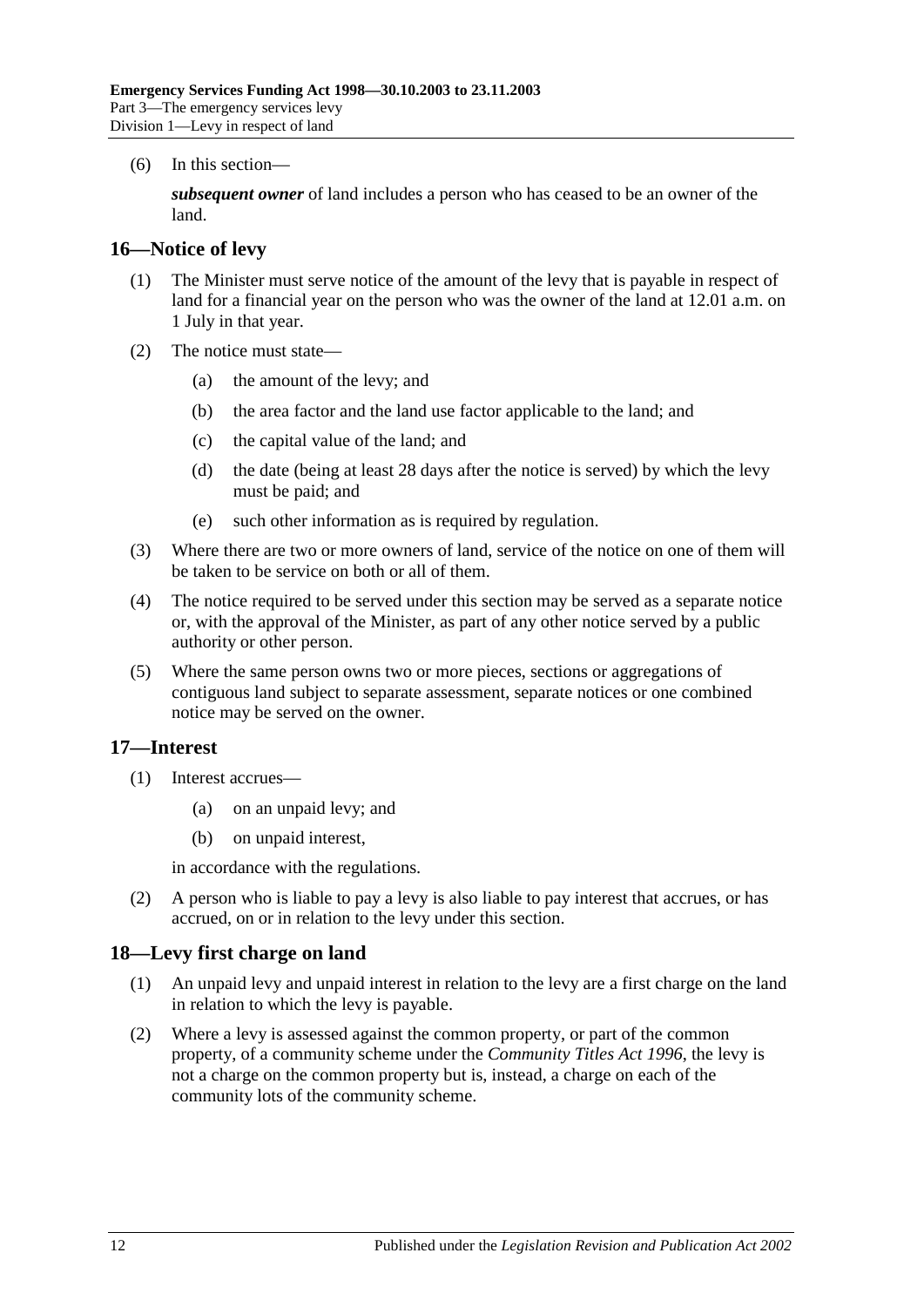#### <span id="page-12-2"></span><span id="page-12-0"></span>**19—Rent etc payable by lessee or licensee**

- (1) The Minister may, by written notice to a lessee or licensee of land in respect of which a levy has fallen due, require him or her to pay to the Minister any rent or other consideration payable under the lease or licence in satisfaction of the liability for the levy.
- <span id="page-12-3"></span>(2) Where the Minister gives a notice under [subsection](#page-12-2) (1), an additional charge of five per cent of the amount in arrears is payable and recoverable as part of the levy.
- (3) The Minister may remit the charge payable under [subsection](#page-12-3) (2) in whole or in part.
- $(4)$  If—
	- (a) the Minister gives a notice to a lessee or licensee under [subsection](#page-12-2) (1); and
	- (b) the Minister, by written notice to the owner of the land, informs the owner of the imposition of the requirement under [subsection](#page-12-2) (1); and
	- (c) the lessee or licensee, contrary to the terms of the notice under [subsection](#page-12-2) (1), makes a payment to the owner instead of to the Minister,

the owner, must within one clear business day after receipt of the payment, pay the amount received to the Minister in satisfaction, or partial satisfaction, of the liability for the levy.

Maximum Penalty: \$250.

- (5) Payment by a lessee or licensee of rent or other consideration to the Minister under this section is, to the extent of the payment, in satisfaction of the lessee's or licensee's obligation under the lease or licence.
- (6) In this section—

*levy* includes unpaid interest in relation to the levy.

#### <span id="page-12-1"></span>**20—Sale of land for non-payment of a levy**

- (1) Where a levy, or interest in relation to a levy, is a first charge on land and has been unpaid for two years or more, the Minister may sell the land.
- <span id="page-12-4"></span>(2) Before the Minister sells land in pursuance of this section, he or she must serve notice on the owner of the land—
	- (a) stating the period for which the levy or interest have been in arrears; and
	- (b) stating the amount of the total liability for the levy and interest presently outstanding and charged on the land; and
	- (c) stating that if that amount is not paid in full within one month of service of the notice (or such longer time as the Minister may allow), the Minister intends to sell the land for non-payment of the levy or interest.
- (3) A copy of a notice must be served on the registered mortgagee or encumbrancee of the land (if any).
- (4) If the outstanding amount is not paid in full within the time allowed under [subsection](#page-12-4) (2), the Minister may proceed to sell the land.
- (5) The sale will be by public auction (and the Minister may set a reserve price for the purposes of the auction).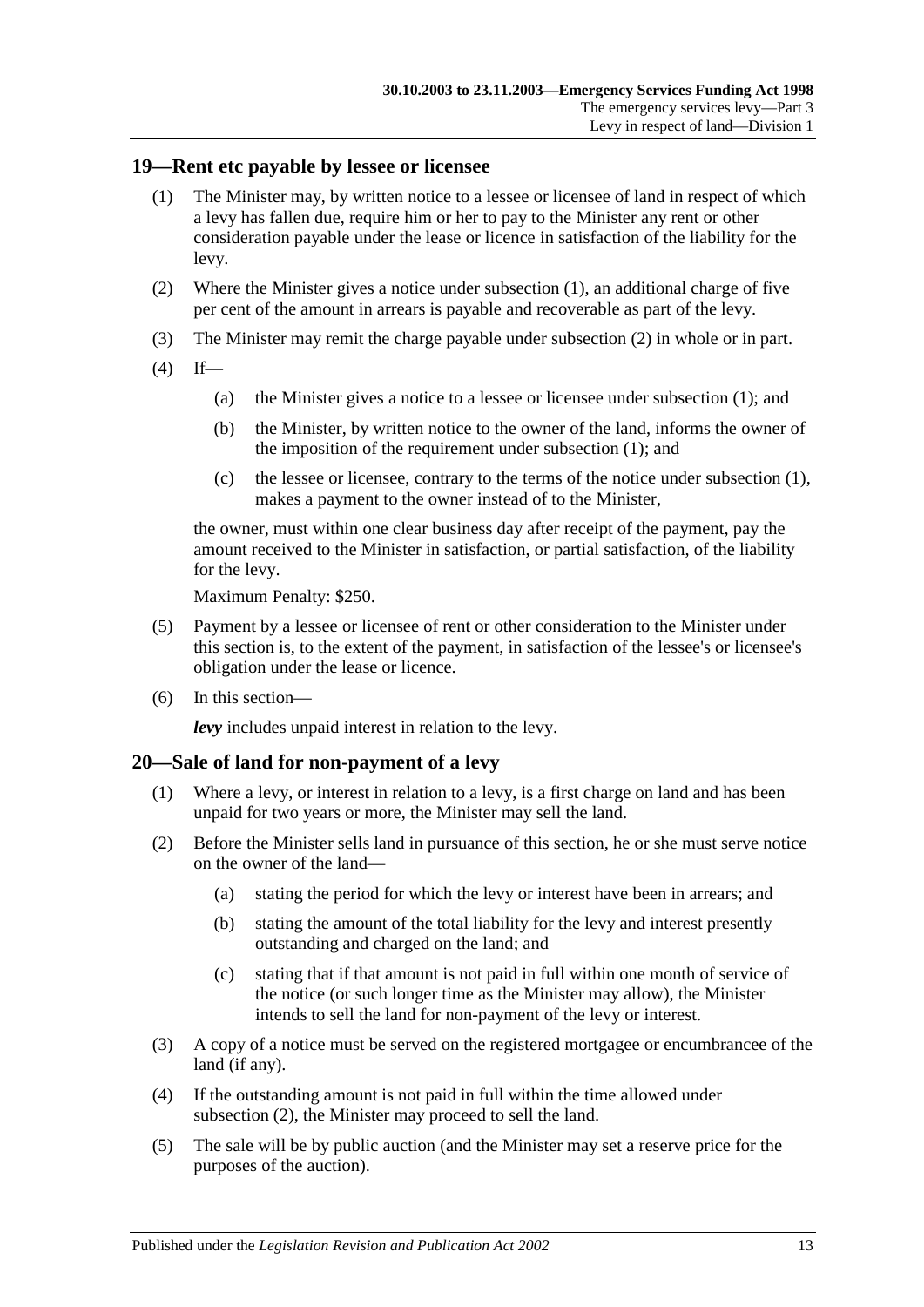- (6) An auction under this section must be advertised on at least two separate occasions in a newspaper circulating generally throughout the State.
- (7) If, before the date of the auction, the outstanding amount and the costs incurred by the Minister in proceeding under this section are paid to the Minister, the Minister must withdraw the land from auction.
- (8) If an auction fails, the Minister may sell the land by private contract for the best price that he or she can reasonably obtain.
- (9) Any money received by the Minister in respect of the sale of land under this section will be applied as follows:
	- (a) firstly—in paying the costs of the sale and any other costs incurred in proceeding under this section;
	- (b) secondly—in discharging the liability for the levy and interest and any other liabilities to the Minister in respect of the land;
	- (c) thirdly—in discharging any liability to the Crown for rates, charges or taxes (including rates, charges or taxes that are a first charge on the land);
	- (d) fourthly—in discharging any liability to a council for rates or any other liability to a council in respect of the land;
	- (e) fifthly—in discharging any liabilities secured by registered mortgages, encumbrances or charges;
	- (f) sixthly—in discharging any other mortgages, encumbrances and charges of which the Minister has notice;
	- (g) seventhly—in payment to the former owner of the land.
- (10) If the former owner cannot be found after making reasonable inquiries as to his or her whereabouts, an amount payable to the former owner must be dealt with as unclaimed money under the *[Unclaimed Moneys Act](http://www.legislation.sa.gov.au/index.aspx?action=legref&type=act&legtitle=Unclaimed%20Moneys%20Act%201891) 1891*.
- <span id="page-13-0"></span>(11) Where land is sold by the Minister in pursuance of this section, an instrument of transfer executed by the Minister will operate to vest title to the land in the purchaser.
- (12) The title vested in a purchaser under [subsection](#page-13-0) (11) will be free of all mortgages, encumbrances and charges and all leases and licences.
- (13) An instrument of transfer passing title to land in pursuance of a sale under this section must, when lodged with the Registrar-General for registration or enrolment, be accompanied by a statutory declaration made by the Chief Executive of the Department of Justice stating that the requirements of this section in relation to the sale of the land have been observed.
- (14) Where it is not reasonably practicable to obtain the duplicate certificate of title to land that is sold in pursuance of this section, the Registrar-General may register the transfer notwithstanding the non-production of the duplicate, but in that event he or she must cancel the existing certificate of title for the land and issue a new certificate in the name of the transferee.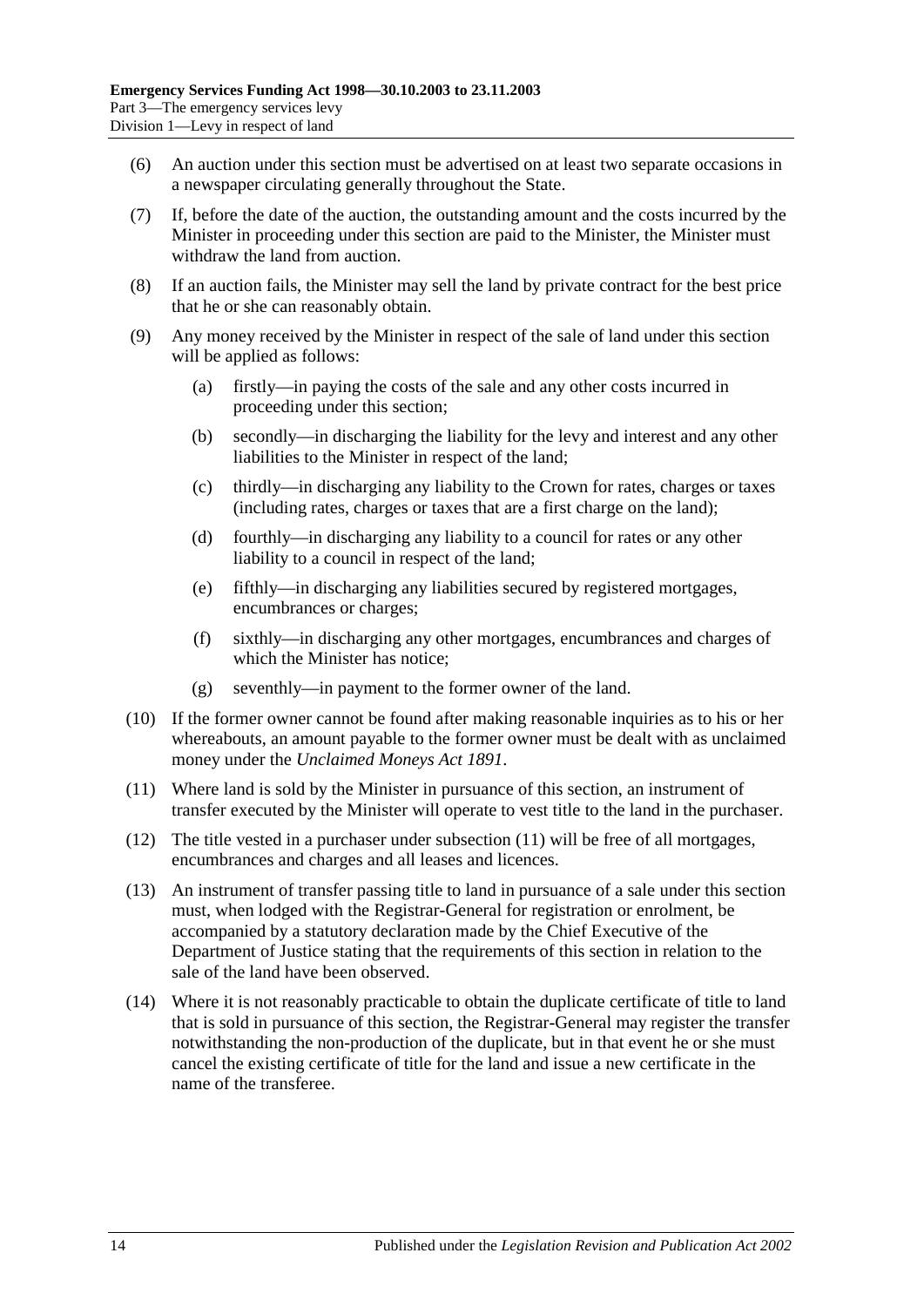## <span id="page-14-0"></span>**21—Recovery of levy not affected by an objection, review or appeal**

- (1) The right of the Minister to recover a levy is not suspended by—
	- (a) an objection, review or appeal in respect of a valuation made or adopted under the *[Valuation of Land Act](http://www.legislation.sa.gov.au/index.aspx?action=legref&type=act&legtitle=Valuation%20of%20Land%20Act%201971) 1971*; or
	- (b) an objection or appeal in respect of the attribution of a particular land use to land.
- <span id="page-14-6"></span><span id="page-14-5"></span>(2) If an objection, review or appeal results in the alteration of a valuation or a decision to attribute a different land use to land, a due adjustment must be made and—
	- (a) any amount overpaid must be refunded;
	- (b) any additional amount payable on account of an alteration of the valuation or decision may be recovered as an unpaid levy (but action to recover any such amount must not be taken until at least 30 days have expired from the date on which notification of the alteration is given to the person who initiated the objection, review or appeal);
	- (c) interest accrues on an amount to be refunded under [paragraph](#page-14-5) (a) and on an unpaid amount referred to in [paragraph](#page-14-6) (b) in accordance with the regulations.

## <span id="page-14-1"></span>**22—Payment of the levy into the Fund**

The Minister must pay money received in payment of the levy into the Fund.

## <span id="page-14-2"></span>**Division 2—Levy in respect of vehicles and vessels**

## <span id="page-14-3"></span>**23—Liability for the levy**

- (1) A person who wishes to register, or renew the registration of, a motor vehicle under the *[Motor Vehicles Act](http://www.legislation.sa.gov.au/index.aspx?action=legref&type=act&legtitle=Motor%20Vehicles%20Act%201959) 1959* must pay the emergency services levy imposed under this Division to the Registrar of Motor Vehicles when applying for the registration or the renewal of the registration.
- (2) A person who wishes to register, or renew the registration of, a vessel under the *[Harbors and Navigation](http://www.legislation.sa.gov.au/index.aspx?action=legref&type=act&legtitle=Harbors%20and%20Navigation%20Act%201993) Act 1993* must pay the emergency services levy imposed under this Division to the Chief Executive of the department or administrative unit for the time being administering that Act when applying for the registration or the renewal of the registration.
- (3) Despite the provisions of the *[Motor Vehicles Act](http://www.legislation.sa.gov.au/index.aspx?action=legref&type=act&legtitle=Motor%20Vehicles%20Act%201959) 1959* or the *[Harbors and Navigation](http://www.legislation.sa.gov.au/index.aspx?action=legref&type=act&legtitle=Harbors%20and%20Navigation%20Act%201993)  Act [1993](http://www.legislation.sa.gov.au/index.aspx?action=legref&type=act&legtitle=Harbors%20and%20Navigation%20Act%201993)*, the registration of a motor vehicle or a vessel must not be granted or renewed under the relevant Act unless the emergency services levy has been paid.

## <span id="page-14-7"></span><span id="page-14-4"></span>**24—Declaring the amount of the levy**

(1) The Governor may, by notice published in the Gazette on the recommendation of the Minister, declare the amount of the levy.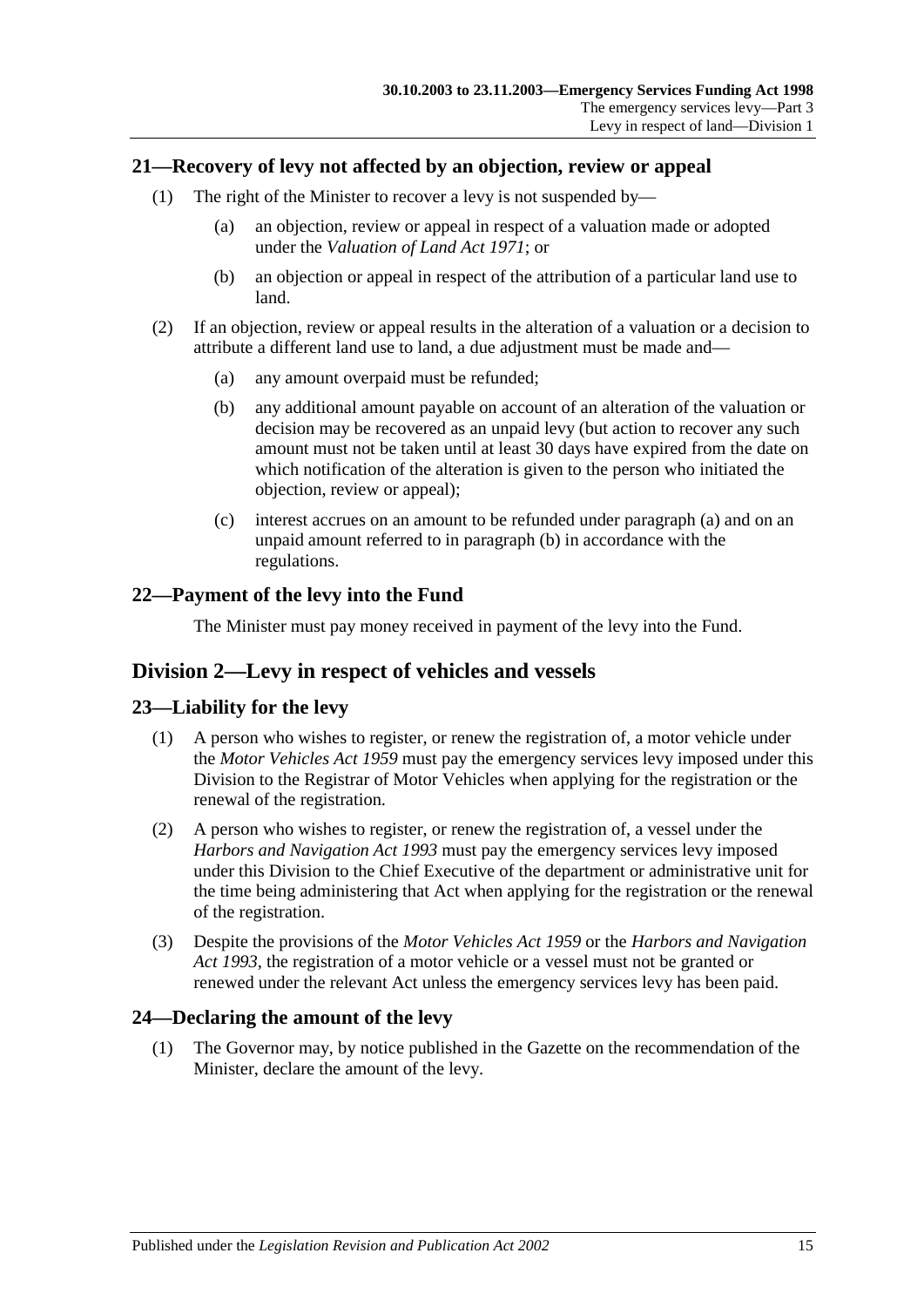- <span id="page-15-1"></span>(2) The notice must—
	- (a) divide motor vehicles into the same classes as the Premium Class Code published by the Motor Accident Commission (as in force at the time of publication of the notice) and must specify the amount of the levy in respect of each class; and
	- (b) specify the amount of the levy in respect of vessels; and
	- (c) specify the financial year or financial years in relation to which the notice applies.
- (2a) The amount of the levy specified in the notice in respect of a particular class of motor vehicle will be the amount of the levy for the financial year or financial years in relation to which the notice applies despite any change in motor vehicle classifications under the Premium Class Code referred to in [subsection](#page-15-1) (2)(a).
- (3) The notice may declare the amount of the levy in respect of one, or two or more, financial years specified in the notice.
- (4) The notice must be published before the commencement of the financial year or financial years in relation to which it will apply.
- (5) Where the period of registration in relation to which the levy is payable is the whole of a particular financial year, the amount payable is the amount of the levy for that year.
- (6) Where the period of registration in relation to which the levy is payable falls wholly within, but is less than, the period of a financial year, the amount payable is the appropriate proportion of the levy for that year.
- (7) Where the period of registration in relation to which the levy is payable falls partly in one financial year and partly in a subsequent financial year or years, the levy will be made up of the appropriate proportion of the levy payable in respect of each year (the amount payable on registration will be determined on the assumption that the amount of the levy to be declared in respect of a subsequent year or years will be the same as the levy declared in respect of the year in which the period of registration commences).
- (8) After the first notice declaring a levy under [subsection](#page-14-7) (1) has been published in the Gazette, the Governor must not declare a further levy under that subsection in respect of a subsequent year or years unless—
	- (a) the amount of the levy declared in respect of each class of motor vehicle and in respect of vessels is the same as, or less than, the amount of the levy declared by the first notice; or
	- (b) the notice declaring the levy has been authorised by a resolution passed by both Houses of Parliament.

## <span id="page-15-2"></span><span id="page-15-0"></span>**25—Exemption by Minister**

- (1) The Minister may, by notice published in the Gazette, exempt motor vehicles or vessels of a class specified in the notice from the imposition of a levy under this Division.
- (2) A notice under [subsection](#page-15-2) (1) may be varied or revoked by the Minister by subsequent notice published in the Gazette.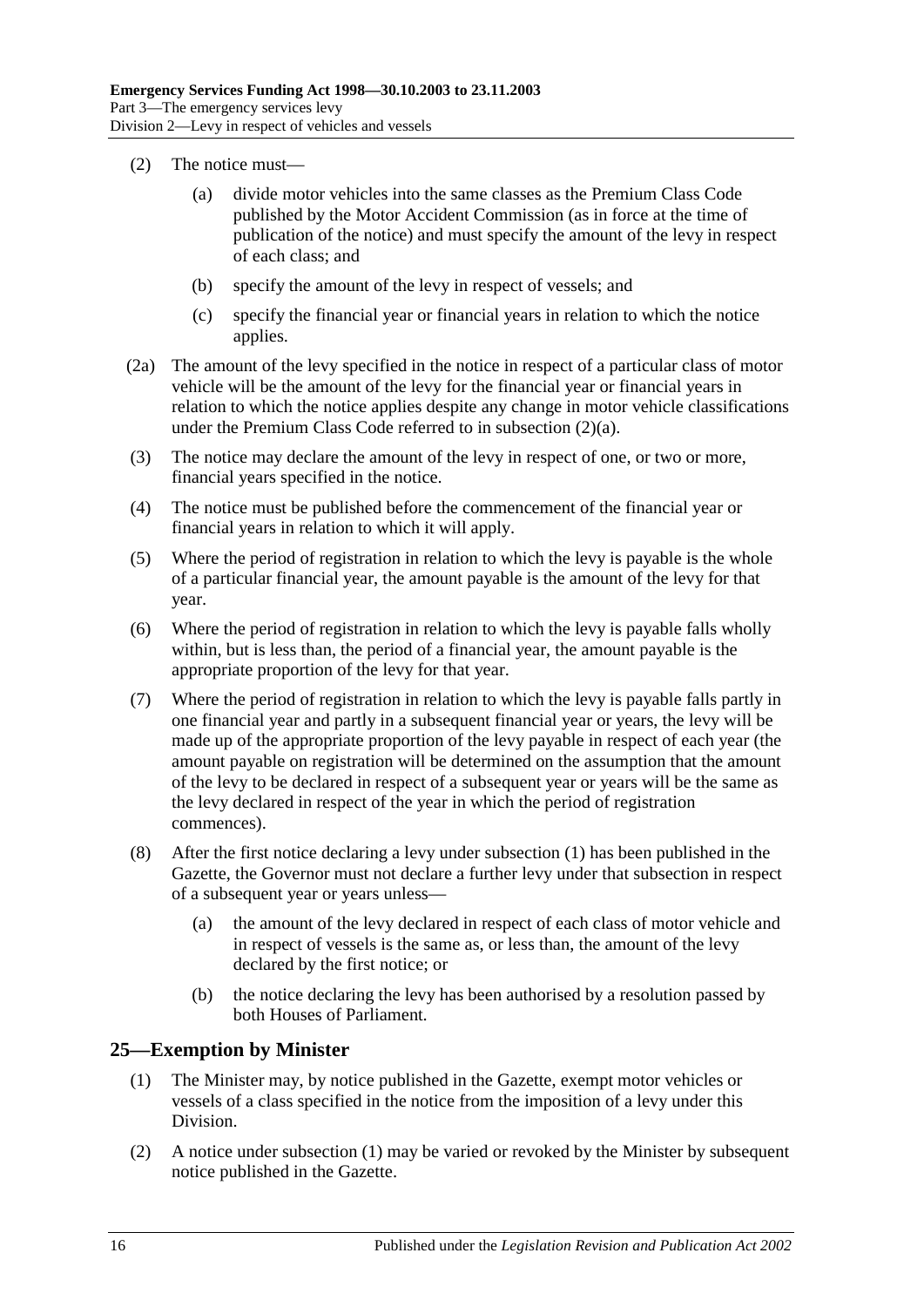## <span id="page-16-0"></span>**26—Objection to classification of vehicle**

- (1) A person who is liable to pay a levy in respect of a vehicle may object to the classification of the vehicle by the Minister.
- (2) The objection must—
	- (a) be in writing; and
	- (b) set out—
		- (i) the grounds of the objection; and
		- (ii) the classification that is, in the objector's opinion, the correct classification of the vehicle; and
	- (c) be served on the Minister.
- (3) The Minister may decide any such objection as he or she thinks fit and must notify the objector in writing of his or her decision and the reasons for it.
- (4) If the objector is dissatisfied with the Minister's decision, he or she may appeal against the decision to the Administrative and Disciplinary Division of the District Court.
- (5) Except as provided by this section, the classification of a vehicle under this Division cannot be challenged.
- (6) An objection under this section does not affect the requirement that the levy must be paid at the time of the application for the registration, or renewal of registration, of the vehicle.
- <span id="page-16-5"></span><span id="page-16-4"></span>(7) If an objection has been served on the Minister before the application for registration or renewal of registration is made and the objection results in the alteration of the classification of the vehicle—
	- (a) any amount overpaid must be refunded;
	- (b) any additional amount payable on account of the reclassification may be recovered as unpaid levy (but action to recover any such amount must not be taken until at least 30 days have expired from the date on which notification of the alteration is given to the person who initiated the objection);
	- (c) interest accrues on an amount to be refunded under [paragraph](#page-16-4) (a) and on an unpaid amount referred to in [paragraph](#page-16-5) (b) in accordance with the regulations.

## <span id="page-16-1"></span>**27—Payment of the levy into the Fund**

The Registrar of Motor Vehicles and the Chief Executive of the department or administrative unit for the time being administering the *[Harbors and Navigation](http://www.legislation.sa.gov.au/index.aspx?action=legref&type=act&legtitle=Harbors%20and%20Navigation%20Act%201993)  Act [1993](http://www.legislation.sa.gov.au/index.aspx?action=legref&type=act&legtitle=Harbors%20and%20Navigation%20Act%201993)* must pay money received in payment of the levy into the Fund.

# <span id="page-16-2"></span>**Part 4—The Community Emergency Services Fund**

## <span id="page-16-3"></span>**28—The Community Emergency Services Fund**

- (1) The Community Emergency Services Fund is established.
- (2) The Fund is subject to the management and control of the Minister.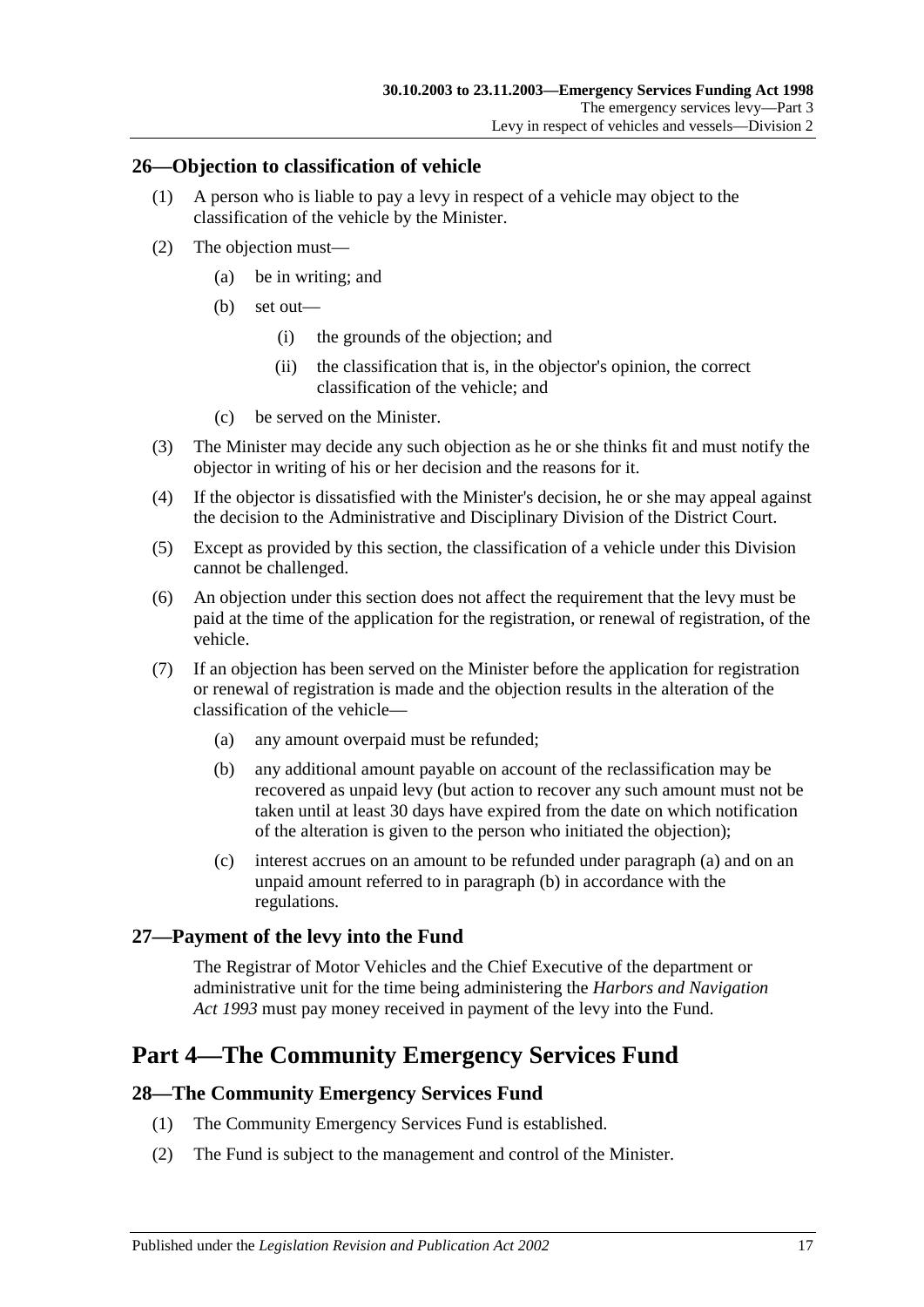- (3) The Fund consists of—
	- (a) the emergency services levy paid into the Fund under [Part 3;](#page-3-0) and
	- (ab) money to be paid into the Fund by the Treasurer pursuant to this Act; and
	- (b) interest and accretions arising from investment of the Fund.
- <span id="page-17-4"></span>(4) The Minister may only apply the Fund in one or more of the following ways:
	- (a) in payment to—
		- (i) the Country Fire Service; or
		- (ii) the South Australian Metropolitan Fire Service; or
		- (iii) the State Emergency Service South Australia; or
		- (iv) the Surf Life Saving Association of South Australia Incorporated; or
		- (v) a body or organisation that is a member of Volunteer Marine Rescue S.A. Incorporated; or
		- (vi) any other person or organisation (whether an agency or instrumentality of the Crown or not),

for the provision of emergency services;

- <span id="page-17-5"></span>(b) for any purpose for, or relating to, the prevention of circumstances in which emergency services are likely to be required;
- (c) without limiting [paragraph](#page-17-5) (b), for any purpose of or relating to education as to, or research into—
	- (i) the prevention of circumstances in which emergency services are likely to be required; or
	- (ii) the strategies and procedures for dealing with emergencies when they arise and for dealing with the harmful effects of emergencies; or
	- (iii) the factors that give rise to emergencies;
- (d) in payment of the costs of, or relating to, the administration of this Act.

#### <span id="page-17-0"></span>**29—Investment of the Fund**

The Minister may invest any of the money of the Fund that is not immediately required for the purposes of this Act in such manner as is approved by the Treasurer.

#### <span id="page-17-1"></span>**30—Accounts**

The Minister must keep proper accounts of receipts and payments in relation to the Fund.

# <span id="page-17-2"></span>**Part 5—Miscellaneous**

#### <span id="page-17-3"></span>**31—Minister may delegate**

(1) The Minister may delegate any of his or her functions, powers or duties under this Act (except this power of delegation) to any person or body.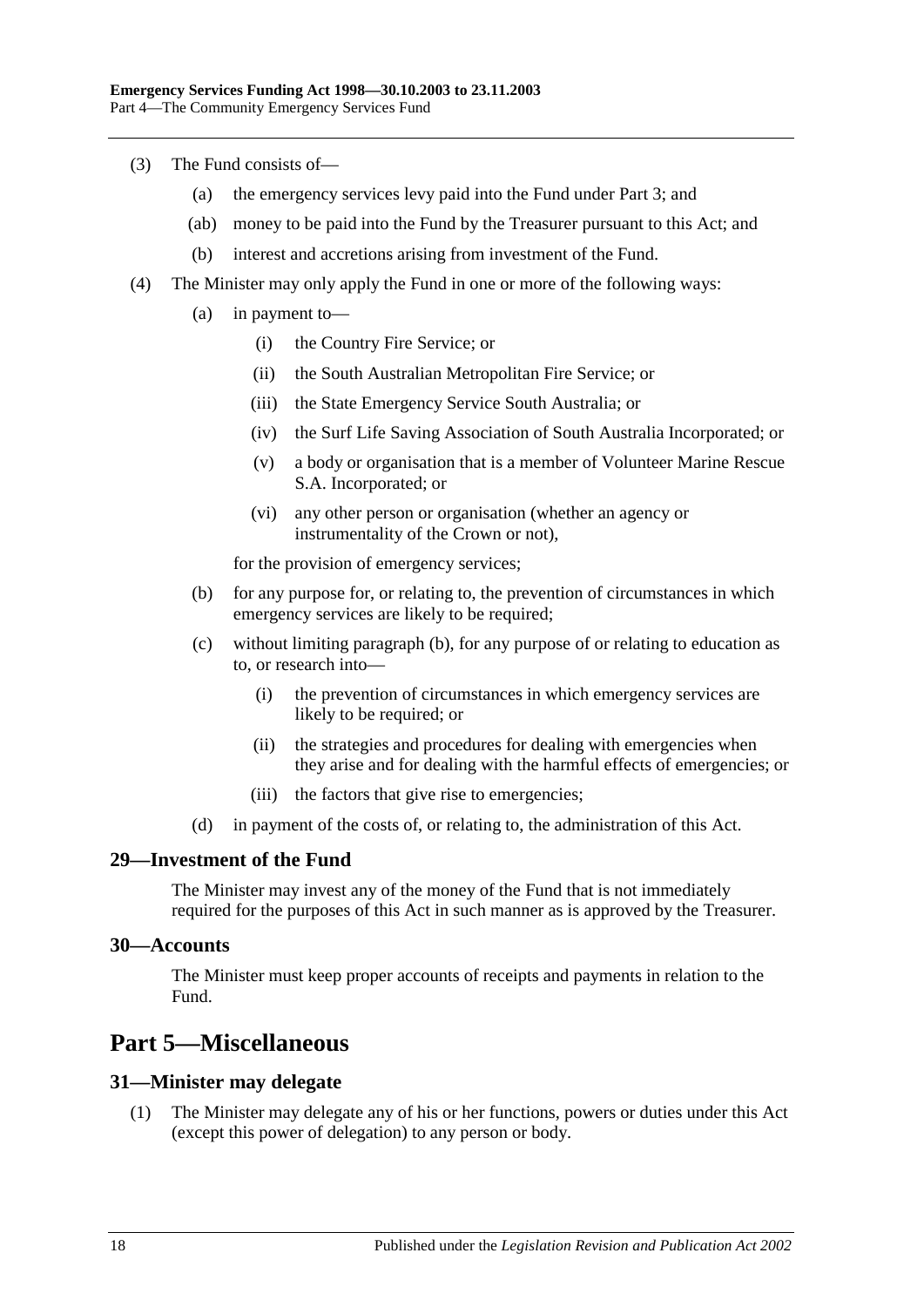- (2) A delegation under this section—
	- (a) must be by instrument in writing; and
	- (b) may be absolute or conditional; and
	- (c) does not derogate from the power of the Minister to act in any matter; and
	- (d) is revocable at will by the Minister.

#### <span id="page-18-0"></span>**32—Service of notices**

- (1) Where this Act requires or authorises a notice to be served on the Minister, the notice may—
	- (a) be left for the Minister at his or her office with a person apparently over the age of 16 years; or
	- (b) be sent by post or facsimile transmission to the Minister at his or her office.
- (2) Where this Act requires or authorises a notice to be served on, or given to, any other person, the notice may—
	- (a) be served on, or given to, the person or an agent of the person; or
	- (b) be left for the person at his or her place of residence or business with someone apparently over the age of 16 years; or
	- (c) be sent by post to the person or an agent of the person at his or her last known address; or
	- (d) be sent to the person by any form of electronic transmission (including facsimile transmission) indicated by the person as being an available means of service; or
	- (e) be left in a conspicuous place on the land to which the notice relates.
- (3) If the notice is to be served on or given to a company or registered body within the meaning of the *Corporations Act 2001* of the Commonwealth, the notice may be served on that company or registered body in accordance with section 109X or 601CX of that Act, as the case requires.

#### <span id="page-18-2"></span><span id="page-18-1"></span>**33—Remission of levies by regulation**

- (1) The Governor may, on the recommendation of the Minister, make regulations for a remission or remissions in respect of one or both of the levies, or part of one or both of the levies, imposed under this Act for the benefit of—
	- (a) persons who are entitled to pensions, benefits, allowances or other payments under the *Social Security Act 1991* of the Commonwealth; or
	- (b) charitable organisations; or
	- (c) persons who are suffering financial hardship; or
	- (d) other persons or bodies of a class prescribed by the regulations.
- (2) The Minister must in each year, before making a recommendation to the Governor as to the levies to be declared under this Act, consider whether he or she should make a recommendation to the Governor under [subsection](#page-18-2) (1) as to the making or varying of regulations under this section.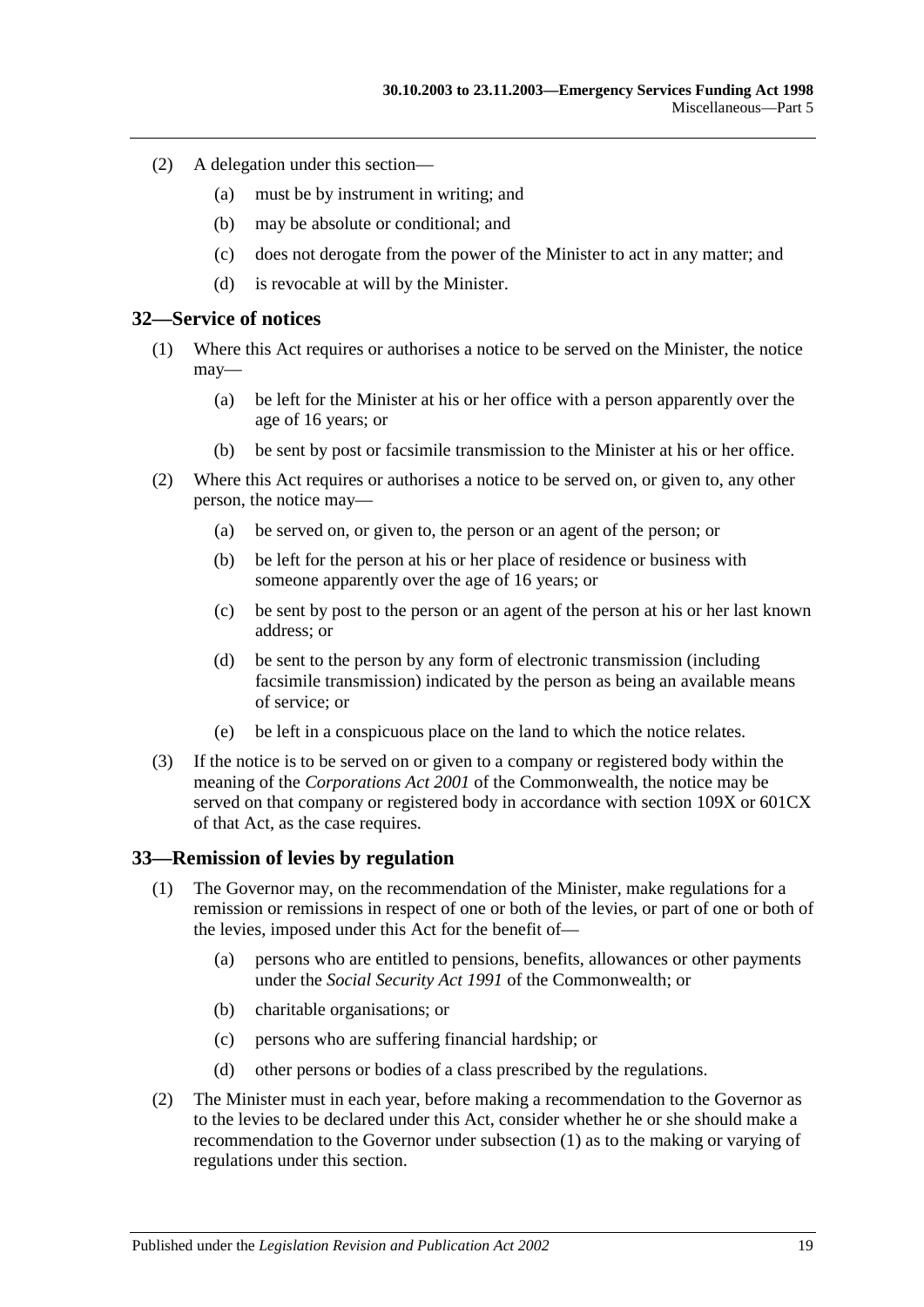- (3) A regulation under this section may be brought into operation on a date specified in the regulation that is earlier than the date of its publication in the Gazette.
- <span id="page-19-3"></span>(4) The Minister must determine the aggregate amount of the levy remitted under this section in respect of each financial year.
- (5) The Treasurer must pay in accordance with the regulations from the Consolidated Account (which is appropriated to the necessary extent) for the purpose of remissions under this section an amount equivalent to the amount determined under [subsection](#page-19-3) (4).

#### <span id="page-19-4"></span><span id="page-19-0"></span>**33A—Recouping money lost on aggregation of non contiguous land**

- (1) The Minister must, in respect of each financial year, determine the amount by which money received in payment of the levy under [Part 3 Division 1](#page-3-1) is reduced as a result of the aggregation of land for the purposes of [section](#page-3-6) 5(2)(c).
- (2) The Treasurer must pay into the Fund in each financial year from the Consolidated Account (which is appropriated to the necessary extent) an amount equivalent to the amount determined under [subsection](#page-19-4) (1) in respect of that year.

#### <span id="page-19-1"></span>**34—Regulations**

The Governor may make such regulations as are contemplated by this Act or as are necessary or expedient for the purposes of this Act.

# <span id="page-19-2"></span>**Schedule 1—Emergency services areas**

#### **Greater Adelaide**

Greater Adelaide is the combined areas of the following councils:

Corporation of the City of Adelaide

Adelaide Hills Council

Alexandrina Council

The Barossa Council

Corporation of the City of Burnside

Corporation of the City of Campbelltown

City of Charles Sturt

Corporation of the Town of Gawler

City of Holdfast Bay

Corporation of the City of Marion

Corporation of the City of Mitcham

District Council of Mount Barker

City of Norwood, Payneham and St. Peters

City of Onkaparinga

City of Playford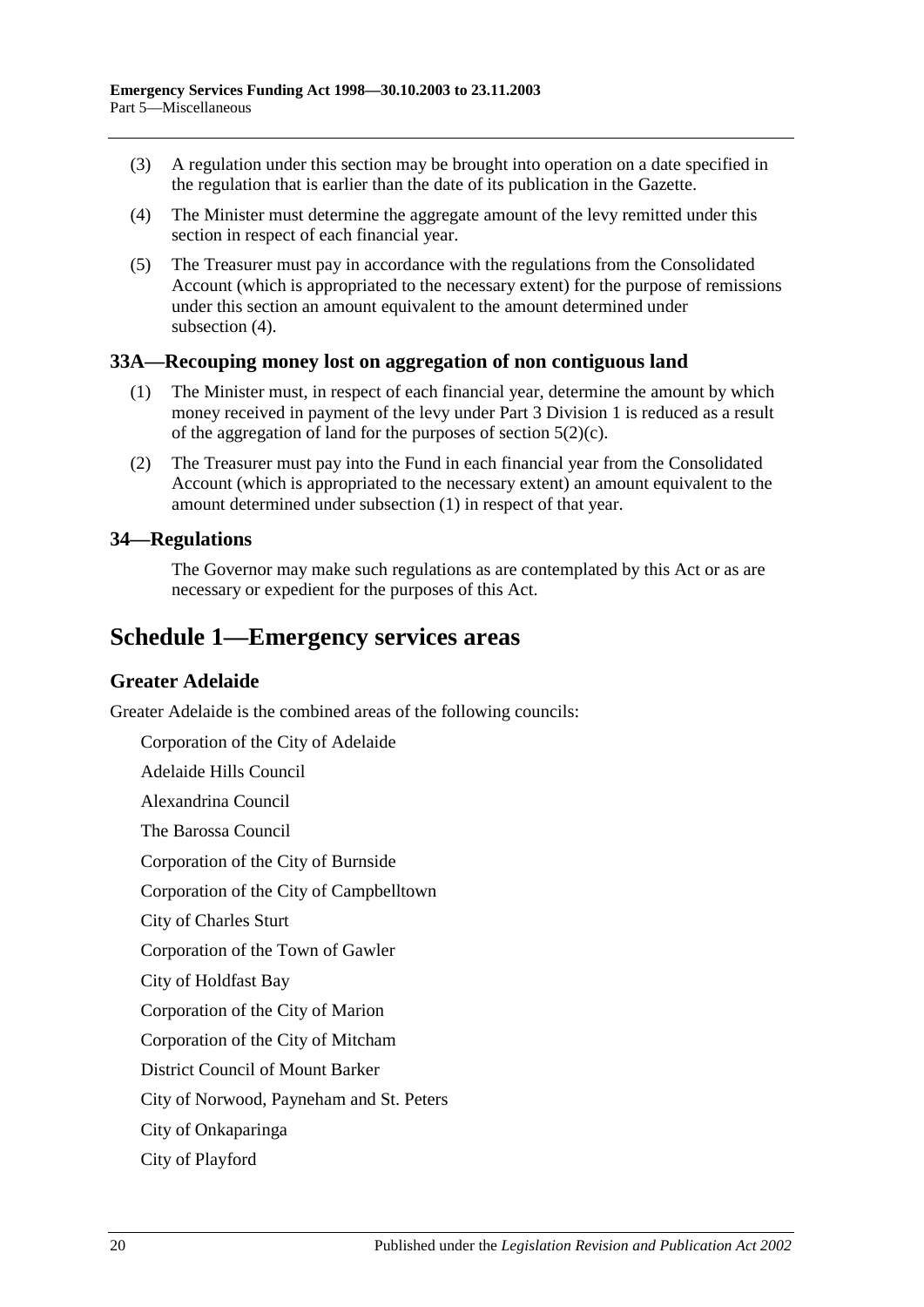City of Port Adelaide Enfield

Corporation of the City of Prospect

Corporation of the City of Salisbury

Corporation of the City of Tea Tree Gully

Corporation of the City of Unley

District Council of Victor Harbor

Corporation of the Town of Walkerville

City of West Torrens

District Council of Yankalilla

#### **Regional Area 1**

Regional area 1 is comprised of the following cities and towns:

Berri Ceduna Clare Kadina Loxton Millicent Mt Gambier

Murray Bridge

Naracoorte

Port Augusta

Port Lincoln

Port Pirie

Renmark

Whyalla

# <span id="page-20-0"></span>**Schedule 2—Amendment of other Acts and transitional provisions**

#### **Amendment of Other Acts**

## <span id="page-20-1"></span>**1—Amendment of the** *Country Fires Act 1989*

The *[Country Fires Act](http://www.legislation.sa.gov.au/index.aspx?action=legref&type=act&legtitle=Country%20Fires%20Act%201989) 1989* is amended—

(a) by inserting the following section after section 19: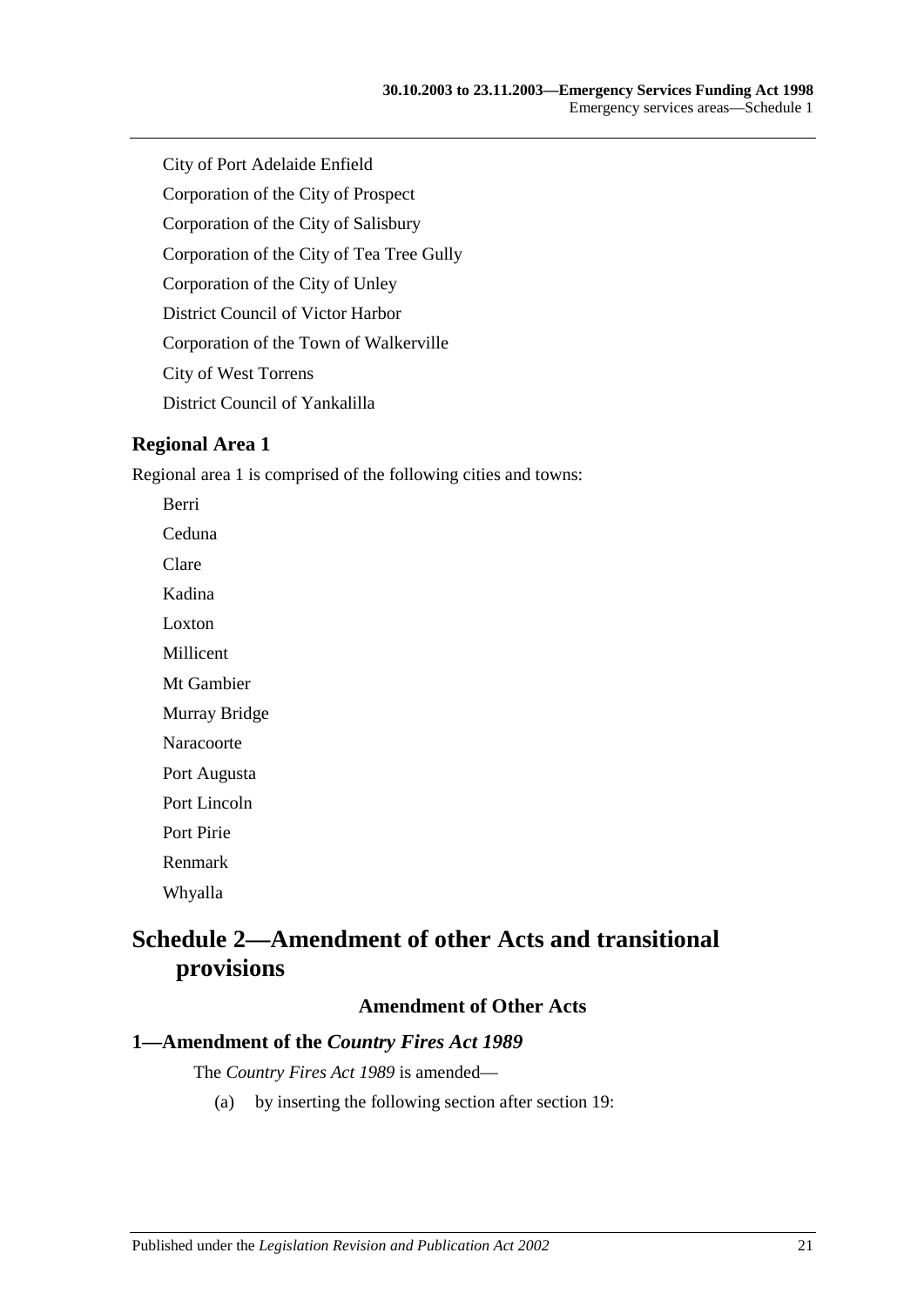## **19A—Application of sections 18 and 19**

Sections 18 and 19 do not apply to, or in relation to, the 1999/2000 financial year or any subsequent financial year.;

- (b) by striking out section 22;
- (c) by striking out subsection (3) of section 24.

#### <span id="page-21-0"></span>**2—Amendment of the** *South Australian Metropolitan Fire Service Act 1936*

The *[South Australian Metropolitan Fire Service Act](http://www.legislation.sa.gov.au/index.aspx?action=legref&type=act&legtitle=South%20Australian%20Metropolitan%20Fire%20Service%20Act%201936) 1936* is amended by inserting the following section after section 54:

## **54A—Application of sections 53 and 54**

Sections 53 and 54 do not apply to, or in relation to, the 1999/2000 financial year or any subsequent financial year.

#### <span id="page-21-1"></span>**3—Amendment of the** *Valuation of Land Act 1971*

The *[Valuation of Land Act](http://www.legislation.sa.gov.au/index.aspx?action=legref&type=act&legtitle=Valuation%20of%20Land%20Act%201971) 1971* is amended—

(a) by inserting the following paragraph and word after paragraph (b) of the definition of *the rating or taxing Acts* in section 5(1):

(ba) the *[Emergency Services Funding Act](http://www.legislation.sa.gov.au/index.aspx?action=legref&type=act&legtitle=Emergency%20Services%20Funding%20Act%201998) 1998*; and;

(b) by striking out "rate or tax" from section 16A and substituting "rate, tax or impost".

## **Transitional Provisions**

#### <span id="page-21-4"></span><span id="page-21-2"></span>**4—Reimbursement by insurers to policy holders**

- (1) Subject to [subclause](#page-21-3) (2), any amount that an insurer receives or recovers from a policy holder in respect of the insurer's purported liability under Part 3 of the *[Country Fires](http://www.legislation.sa.gov.au/index.aspx?action=legref&type=act&legtitle=Country%20Fires%20Act%201989)  Act [1989](http://www.legislation.sa.gov.au/index.aspx?action=legref&type=act&legtitle=Country%20Fires%20Act%201989)* or Part 6 of the *[South Australian Metropolitan Fire Service Act](http://www.legislation.sa.gov.au/index.aspx?action=legref&type=act&legtitle=South%20Australian%20Metropolitan%20Fire%20Service%20Act%201936) 1936* for a period occurring after 30 June 1999 must be reimbursed by the insurer to the policy holder.
- <span id="page-21-3"></span>(2) [Subclause](#page-21-4) (1) does not apply to an amount that is less than ten dollars.
- (3) The amounts that an insurer does not reimburse to policy holders by reason of [subclause](#page-21-3) (2) must be paid by the insurer into the Community Emergency Services Fund.
- (4) A policy holder may recover an amount due by an insurer under this clause as a debt.
- (5) In this clause—

*insurer* means—

- (a) in relation to the *[Country Fires Act](http://www.legislation.sa.gov.au/index.aspx?action=legref&type=act&legtitle=Country%20Fires%20Act%201989) 1989*—an insurer for the purposes of Part 3 of that Act;
- (b) in relation to the *[South Australian Metropolitan Fire Service Act](http://www.legislation.sa.gov.au/index.aspx?action=legref&type=act&legtitle=South%20Australian%20Metropolitan%20Fire%20Service%20Act%201936) 1936*—an insurance company for the purposes of Part 6 of that Act.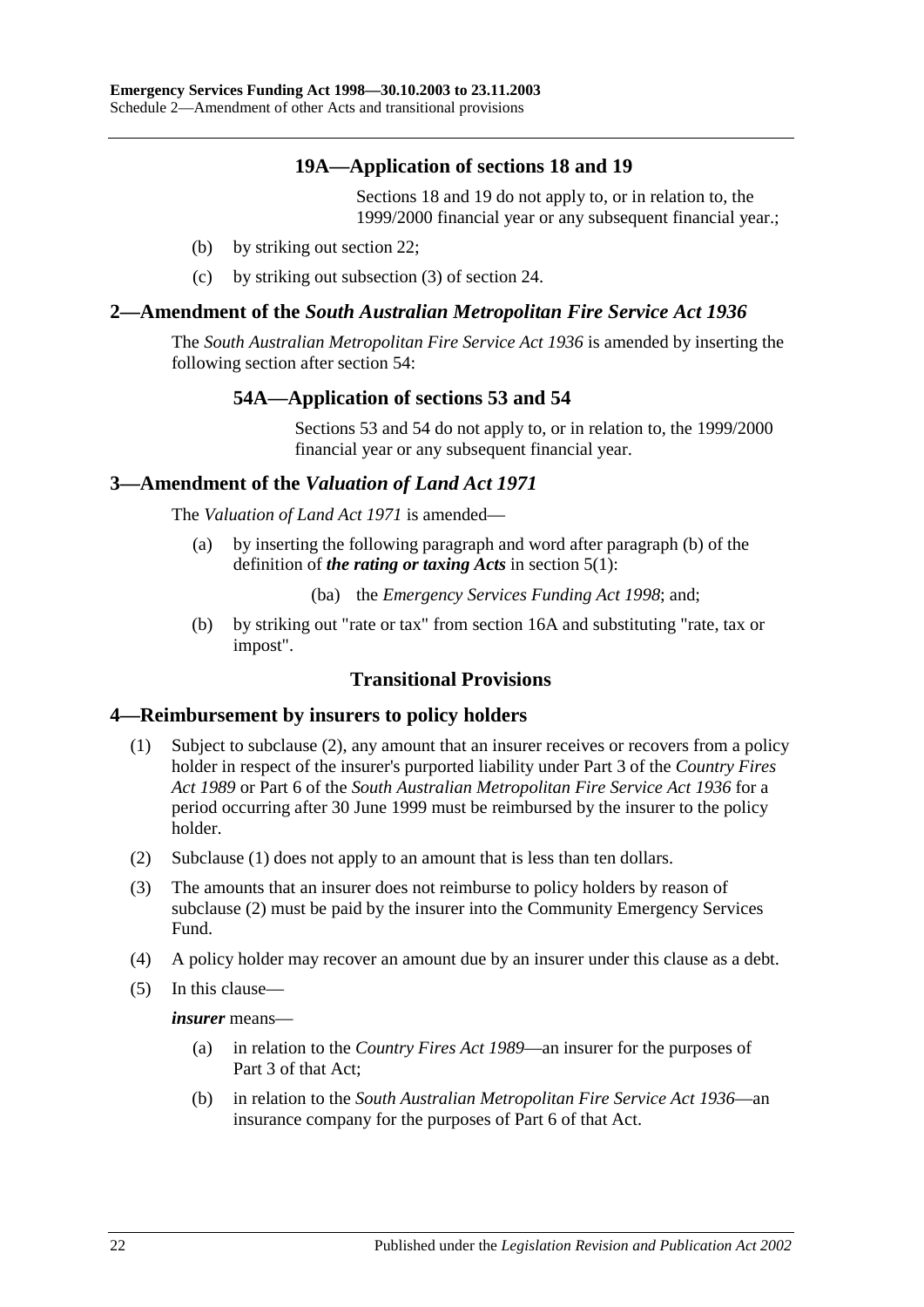#### <span id="page-22-2"></span><span id="page-22-0"></span>**4A—Report on changes to insurance premiums**

- (1) The Commissioner for Consumer Affairs must, on or before 30 September 2000, forward to the Minister a report on the effect that the enactment of this Act has had on insurance premiums in the State in respect of the 1999/2000 financial year with particular reference to the extent to which savings afforded to insurers through the enactment of this Act have been passed on to policy holders.
- (2) The Minister must, within six sitting days after receiving the report required under [subclause](#page-22-2) (1), have copies of the report laid before both Houses of Parliament.

#### <span id="page-22-1"></span>**5—The Emergency Services Funding Transitional Advisory Committee**

- (1) The Emergency Services Funding Transitional Advisory Committee is established.
- (2) The Committee consists of six members appointed by the Minister of whom three have been nominated by the Local Government Association of South Australia.
- (3) The Minister will designate one of the members to preside at meetings of the Committee.
- (4) The term of office of members of the Committee is until the dissolution of the committee (see [subclause](#page-23-1) (15)).
- <span id="page-22-3"></span>(5) The Minister—
	- (a) may remove a member of the Committee who was not appointed on the nomination of the Local Government Association of South Australia on any ground that the Minister considers sufficient;
	- (b) must remove a member of the Committee appointed on the nomination of the Local Government Association of South Australia if requested to do so by the association.
- (6) The Local Government Association of South Australia may request the Minister to remove a member of the Committee appointed on its nomination on any ground that the association considers sufficient.
- (7) The office of a member of the Committee becomes vacant if the member—
	- (a) dies; or
	- (b) resigns by written notice to the Minister; or
	- (c) is removed from office by the Minister under [subclause](#page-22-3) (5).
- (8) On the occurrence of a vacancy in the membership of the Committee, a person will be appointed in accordance with this clause to the vacant office, but the validity of acts and proceedings of the Committee is not affected by the existence of a vacancy or vacancies in its membership.
- (9) A meeting of the Committee will be chaired by the member appointed to preside, or, in the absence of that member, a member chosen by those present.
- (10) A quorum of the Committee consists of four members of the Committee.
- (11) A decision carried by a majority of the votes of the members present at a meeting of the Committee is a decision of the Committee.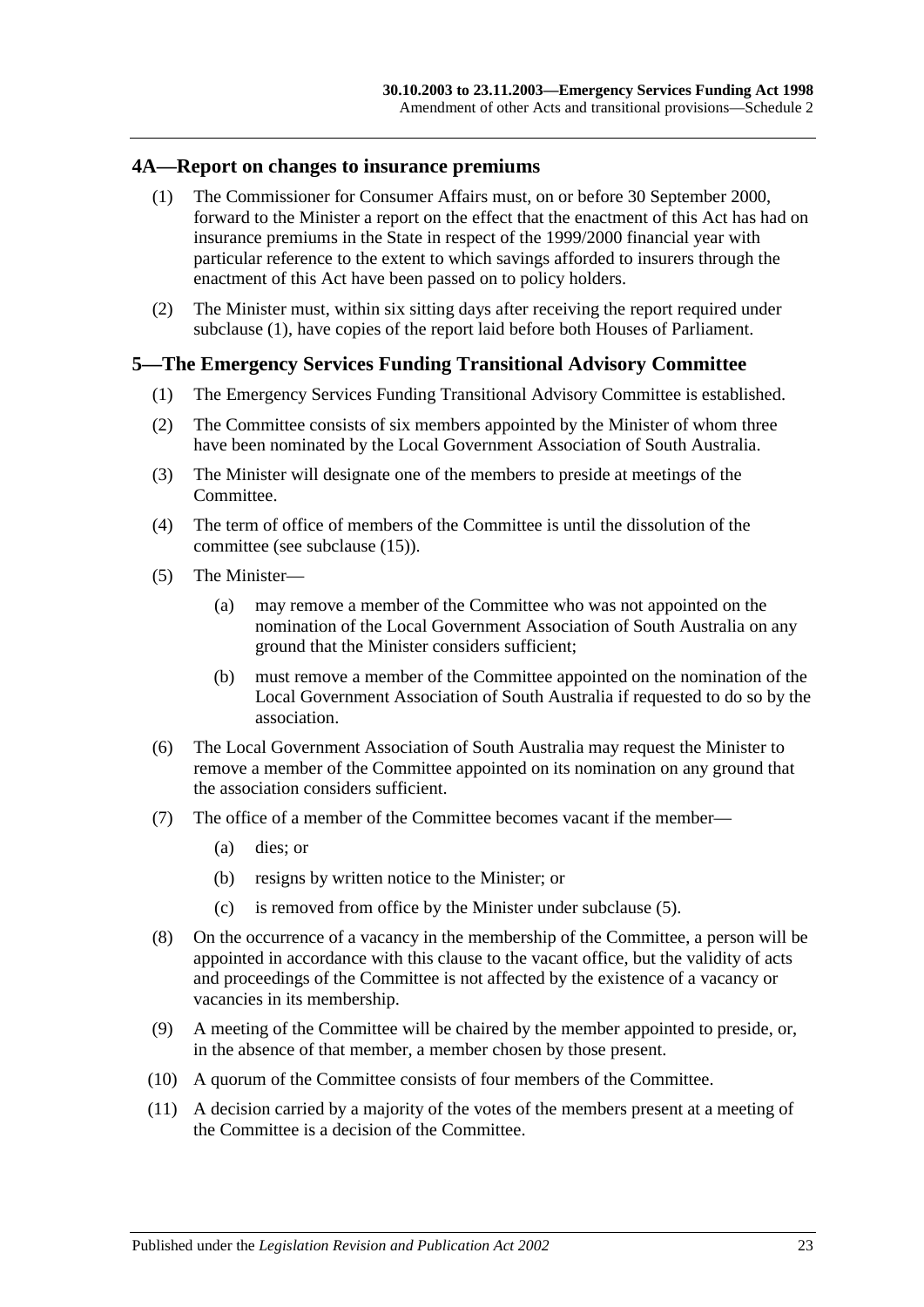- (12) Each member present at a meeting of the Committee is entitled to one vote on any matter arising for decision at that meeting and, if the votes are equal, the person chairing the meeting is entitled to a second or casting vote.
- (13) The functions of the Committee are—
	- (a) to advise the Minister, at his or her request, on questions and arrangements relating to the transition from the previous method of funding emergency services to the funding of those services by means of levies under this Act; and
	- (b) such other functions as are determined by the Minister or are prescribed by regulation.
- (14) A member of the Committee is entitled to such fees and allowances as may be determined by the Governor.
- <span id="page-23-1"></span>(15) The Committee is dissolved at the expiration of 30 June 2001.

#### <span id="page-23-3"></span><span id="page-23-0"></span>**6—Crown to be taken to be owner of certain land**

- (1) The following provisions apply in relation to land referred to in [subclause](#page-23-2) (2) during the period from the commencement of this Act up to and including 30 June 2001:
	- (a) the Crown will be taken to be the owner of the land for the purposes of this Act; and
	- (b) section  $11(1)$  relates to the land as though it were referred to in subsection  $(2)$ of that section.
- <span id="page-23-2"></span>(2) [Subclause](#page-23-3) (1) applies to land if—
	- (a) the land is under the care, control and management of a council; and
	- (b) the land is—
		- (i) dedicated land within the meaning of the *[Crown Lands Act](http://www.legislation.sa.gov.au/index.aspx?action=legref&type=act&legtitle=Crown%20Lands%20Act%201929) 1929* that has not been granted in fee simple; or
		- (ii) dedicated land within the meaning of the *[Crown Lands Act](http://www.legislation.sa.gov.au/index.aspx?action=legref&type=act&legtitle=Crown%20Lands%20Act%201929) 1929* that has been granted in fee simple in trust for the purposes for which the land was dedicated; or
		- (iii) land comprising—
			- park lands; or
			- a cemetery; or
			- a coastal reserve; or
			- a road reserve; and
	- (c) the land—
		- (i) is not used predominantly by the council for its operations; or
		- (ii) is not subject to one or more leases or licences granted by the council to another person for a rent or fee (except a nominal rent or fee) the term (or the aggregate of the terms) of which exceeds six months in any period of 12 months.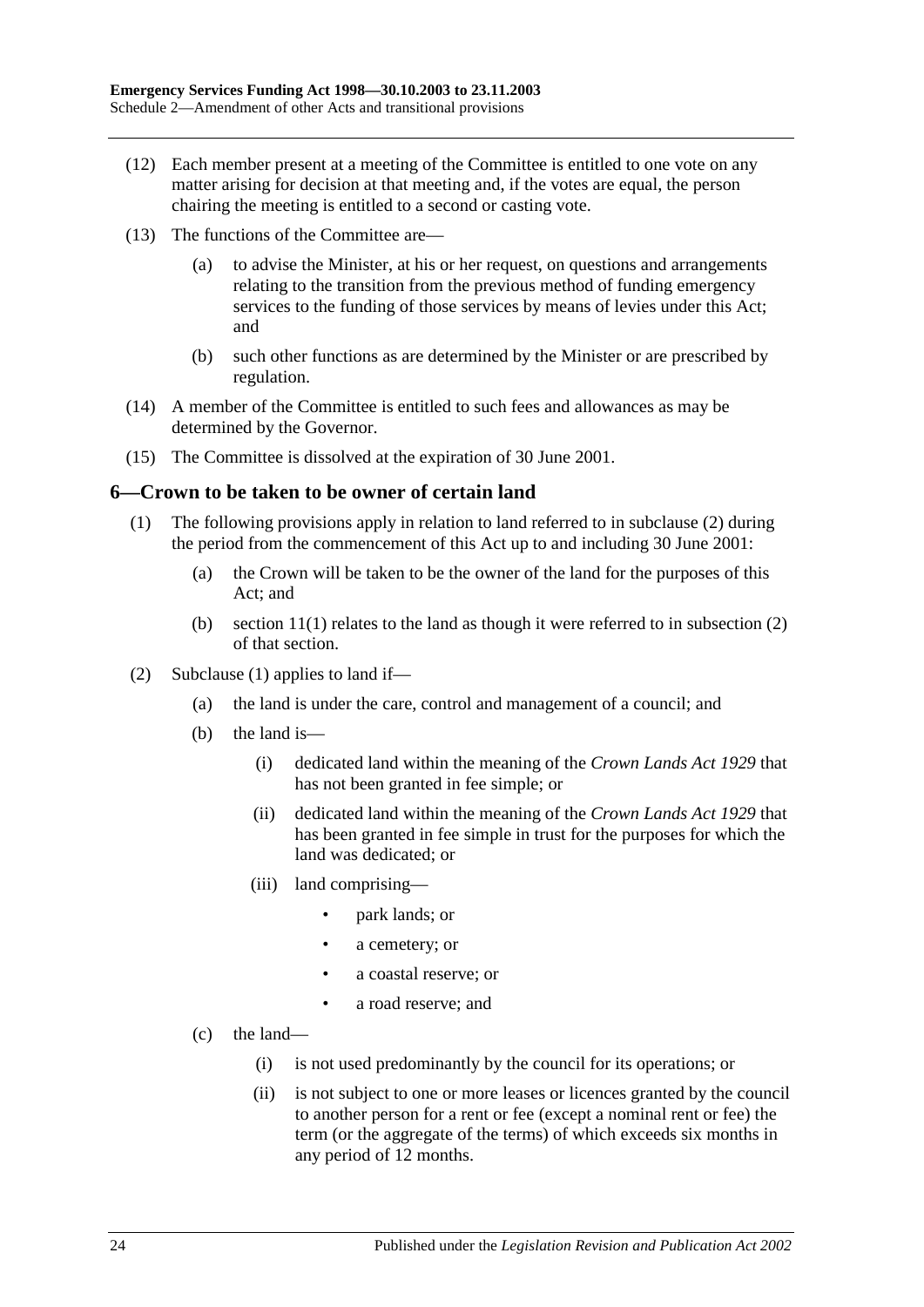#### (3) In this clause—

*coastal reserve* means land reserved or set apart for any purpose if any part of the land is within 50 metres of the sea at high water;

#### *park lands* means—

- (a) public parks and park lands including the park lands in the area of the corporation of the City of Adelaide; and
- (b) all other land declared or set apart as a park or reserve for the use and enjoyment of the public.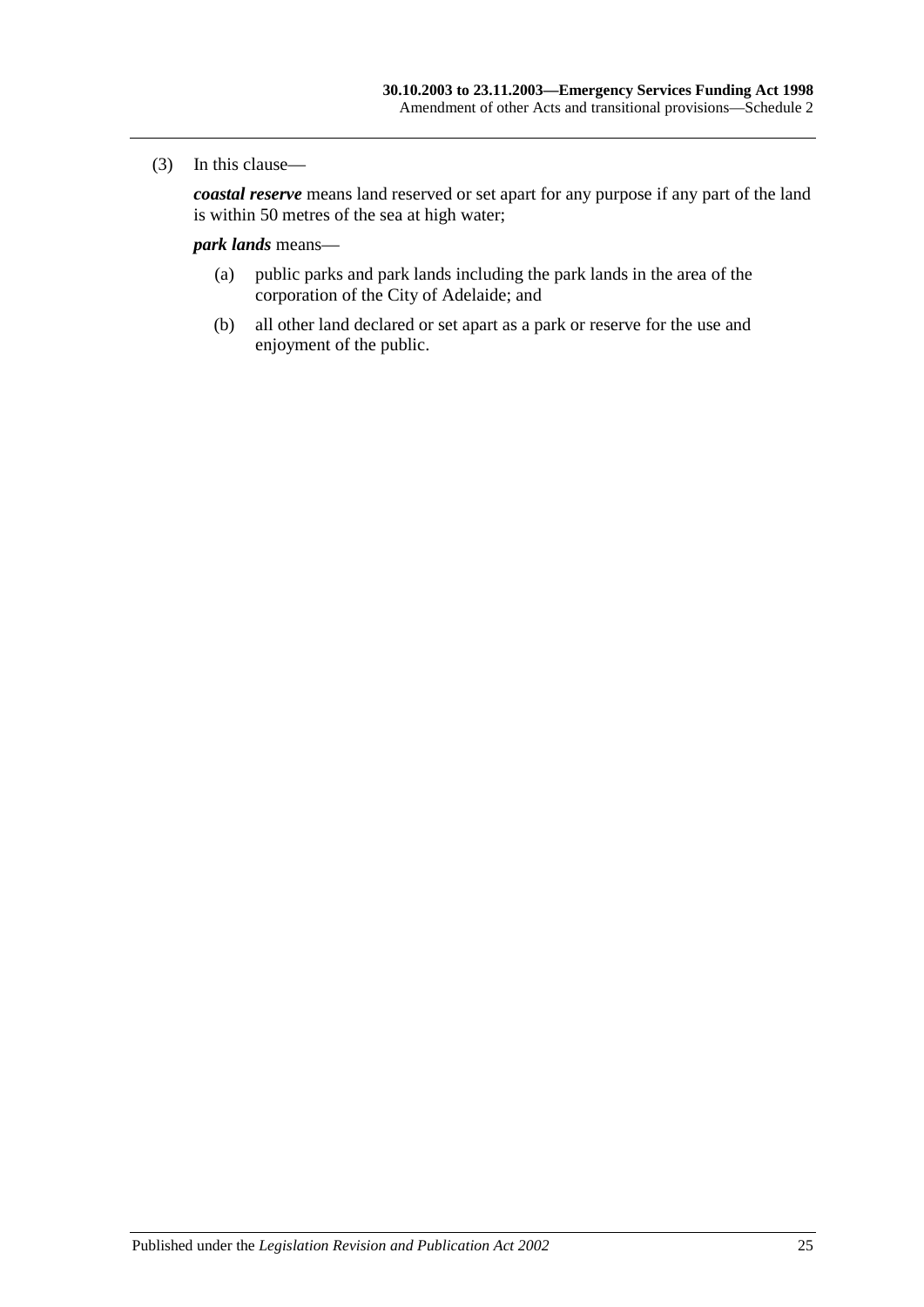# <span id="page-25-0"></span>**Legislative history**

## **Notes**

- Amendments of this version that are uncommenced are not incorporated into the text.
- Please note—References in the legislation to other legislation or instruments or to titles of bodies or offices are not automatically updated as part of the program for the revision and publication of legislation and therefore may be obsolete.
- Earlier versions of this Act (historical versions) are listed at the end of the legislative history.
- For further information relating to the Act and subordinate legislation made under the Act see the Index of South Australian Statutes or www.legislation.sa.gov.au.

# **Principal Act and amendments**

New entries appear in bold.

| Year        | N <sub>0</sub> | Title                                                                                         | Assent     | Commencement                                                                                                                                                                                                                                  |
|-------------|----------------|-----------------------------------------------------------------------------------------------|------------|-----------------------------------------------------------------------------------------------------------------------------------------------------------------------------------------------------------------------------------------------|
| 1998        | 63             | Emergency Services Funding Act 199810.9.1998                                                  |            | 13.5.1999 except ss $3-9$ , $11-22$ ,<br>$26 - 34$ and Schs 1 & 2 $-30.6.1999$<br>(Gazette 13.5.1999 p2502)                                                                                                                                   |
| 1999        | 61             | <b>Emergency Services Funding</b><br>(Miscellaneous) Amendment Act 1999                       | 19.8.1999  | 30.6.1999 except ss 4 and<br>$9(b)$ —(e)—19.8.1999: s 2                                                                                                                                                                                       |
| <b>2000</b> | $\overline{4}$ | District Court (Administrative and<br>Disciplinary Division) Amendment<br>Act 2000            | 20.4.2000  | Sch 1 (cl 13)-1.6.2000 ( <i>Gazette</i><br>18.5.2000 p2554)                                                                                                                                                                                   |
| 2001        | 23             | <i>Statutes Amendment (Corporations)</i><br>Act 2001                                          | 14.6.2001  | Pt 14 (s $73$ )—15.7.2001 being the day on<br>which the <i>Corporations Act 2001</i> of the<br>Commonwealth came into operation:<br>Commonwealth of Australia Gazette No.<br>S 285, 13 July 2001 ( <i>Gazette 21.6.2001</i><br><i>p</i> 2270) |
| 2003        | 44             | <i>Statute Law Revision Act 2003</i>                                                          | 23.10.2003 | uncommenced                                                                                                                                                                                                                                   |
| <b>2003</b> | 45             | <b>Emergency Services Funding</b><br>(Validation of Levy on Vehicles and<br>Vessels) Act 2003 | 30.10.2003 | 30.10.2003                                                                                                                                                                                                                                    |

## **Provisions amended**

New entries appear in bold.

Entries that relate to provisions that have been deleted appear in italics.

| Provision       | How varied                     | Commencement |  |
|-----------------|--------------------------------|--------------|--|
| Pt1             |                                |              |  |
| s <sub>3</sub>  |                                |              |  |
| s(1)            |                                |              |  |
| owner           | amended by $61/1999$ s $3(a)$  | 30.6.1999    |  |
| $s \cdot 3(1a)$ | inserted by $61/1999$ s $3(b)$ | 30.6.1999    |  |
|                 |                                |              |  |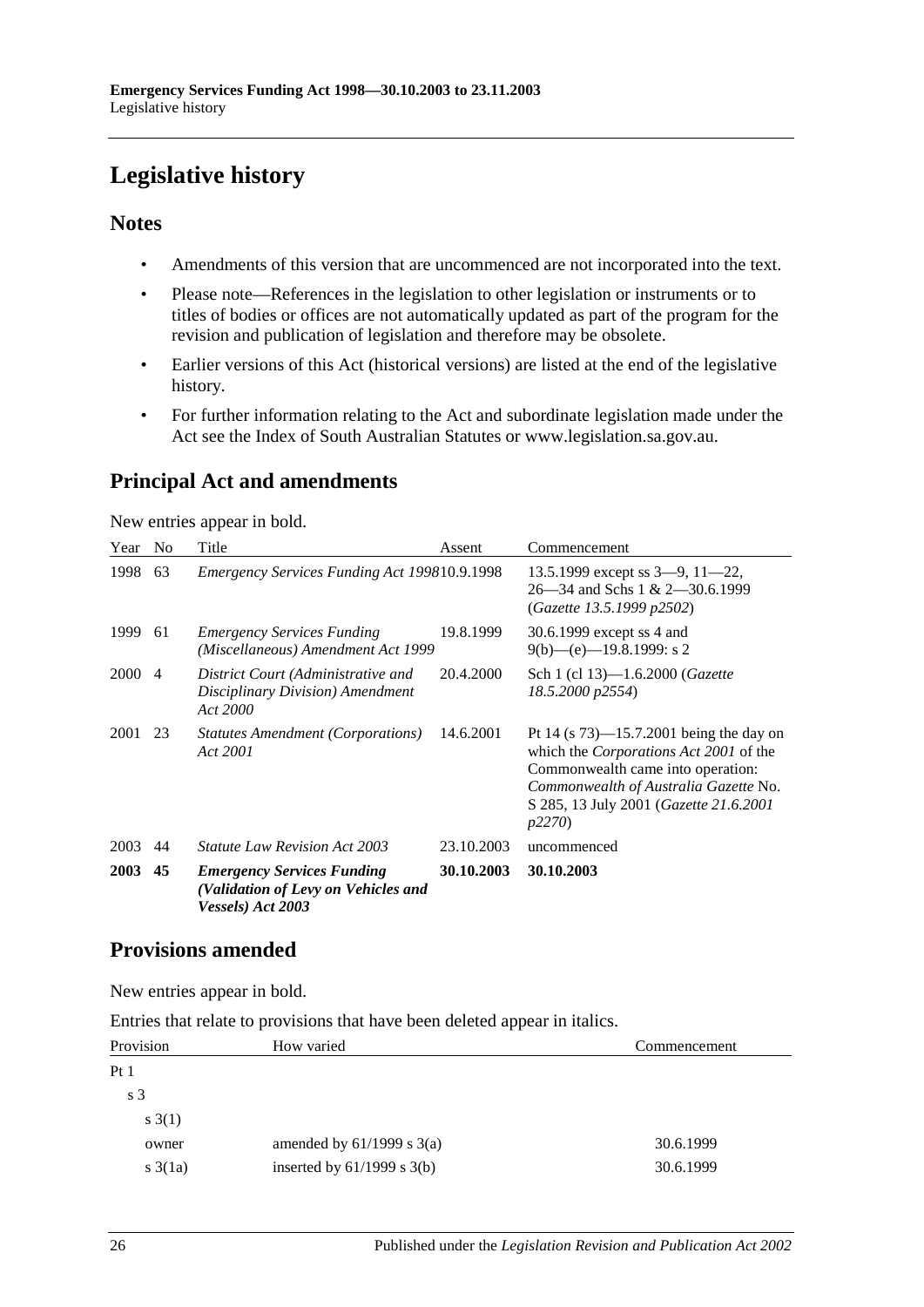| Pt2              | deleted by $61/1999 s 4$                                                                 | 19.8.1999   |
|------------------|------------------------------------------------------------------------------------------|-------------|
| Pt <sub>3</sub>  |                                                                                          |             |
| s <sub>5</sub>   |                                                                                          |             |
| $s\ 5(2)$        | amended by $61/1999$ s $5(a)$                                                            | 30.6.1999   |
| $s\ 5(2a)$       | inserted by $61/1999$ s $5(b)$                                                           | 30.6.1999   |
| $s\,5(10)$       | inserted by $61/1999$ s $5(c)$                                                           | 30.6.1999   |
| s 5A             | inserted by $61/1999$ s 6                                                                | 30.6.1999   |
| s <sub>8</sub>   |                                                                                          |             |
| s(5)             |                                                                                          |             |
| the relevant day | substituted by 61/1999 s 7                                                               | 30.6.1999   |
| s 9              |                                                                                          |             |
| $s\,9(2)$        | amended by 61/1999 s 8                                                                   | 30.6.1999   |
| s 10             |                                                                                          |             |
| 10(1)            | amended by $61/1999$ s $9(a)$                                                            | 30.6.1999   |
| 10(5)            | amended by $61/1999$ s $9(b)$                                                            | 19.8.1999   |
| s 10(5a)         | inserted by $61/1999$ s $9(c)$                                                           | 19.8.1999   |
| s 10(6)          | (c) deleted by $61/1999$ s $9(d)$                                                        | 19.8.1999   |
| s 10(7)          | amended by $61/1999$ s $9(e)$                                                            | 19.8.1999   |
| s 10(8)          | amended by $61/1999$ s $9(f)$                                                            | 30.6.1999   |
| s11              | amended by 61/1999 s 10                                                                  | 30.6.1999   |
|                  | expired: $s$ 11(5)—omitted under Legislation<br><b>Revision and Publication Act 2002</b> | (30.6.2002) |
| s 12             |                                                                                          |             |
| s 12(3)          | amended by 61/1999 s 11                                                                  | 30.6.1999   |
| s <sub>14</sub>  | substituted by 61/1999 s 12                                                              | 30.6.1999   |
| s 15             |                                                                                          |             |
| s 15(1)          | amended by 61/1999 s 13                                                                  | 30.6.1999   |
| s 16             |                                                                                          |             |
| s16(1)           | amended by 61/1999 s 14                                                                  | 30.6.1999   |
| s <sub>24</sub>  |                                                                                          |             |
| $s\,24(2)$       | amended by 45/2003 s 2(1)                                                                | 30.10.2003  |
| $s\,24(2a)$      | inserted by $45/2003$ s $2(2)$                                                           | 30.10.2003  |
| $s\,24(7)$       | amended by 61/1999 s 15(a), (b)                                                          | 30.6.1999   |
| $s\,24(8)$       | amended by 61/1999 s 15(c)                                                               | 30.6.1999   |
| s 26             |                                                                                          |             |
| $s \; 26(4)$     | amended by 4/2000 s 9(1) (Sch 1 cl 13)                                                   | 1.6.2000    |
| Pt 4             |                                                                                          |             |
| s 28             |                                                                                          |             |
| $s\,28(3)$       | amended by 61/1999 s 16                                                                  | 30.6.1999   |
| Pt 5             |                                                                                          |             |
| s 32             |                                                                                          |             |
| $s \, 32(2)$     | amended by 61/1999 s 17                                                                  | 30.6.1999   |
| $s \, 32(3)$     | substituted by 23/2001 s 73                                                              | 15.7.2001   |